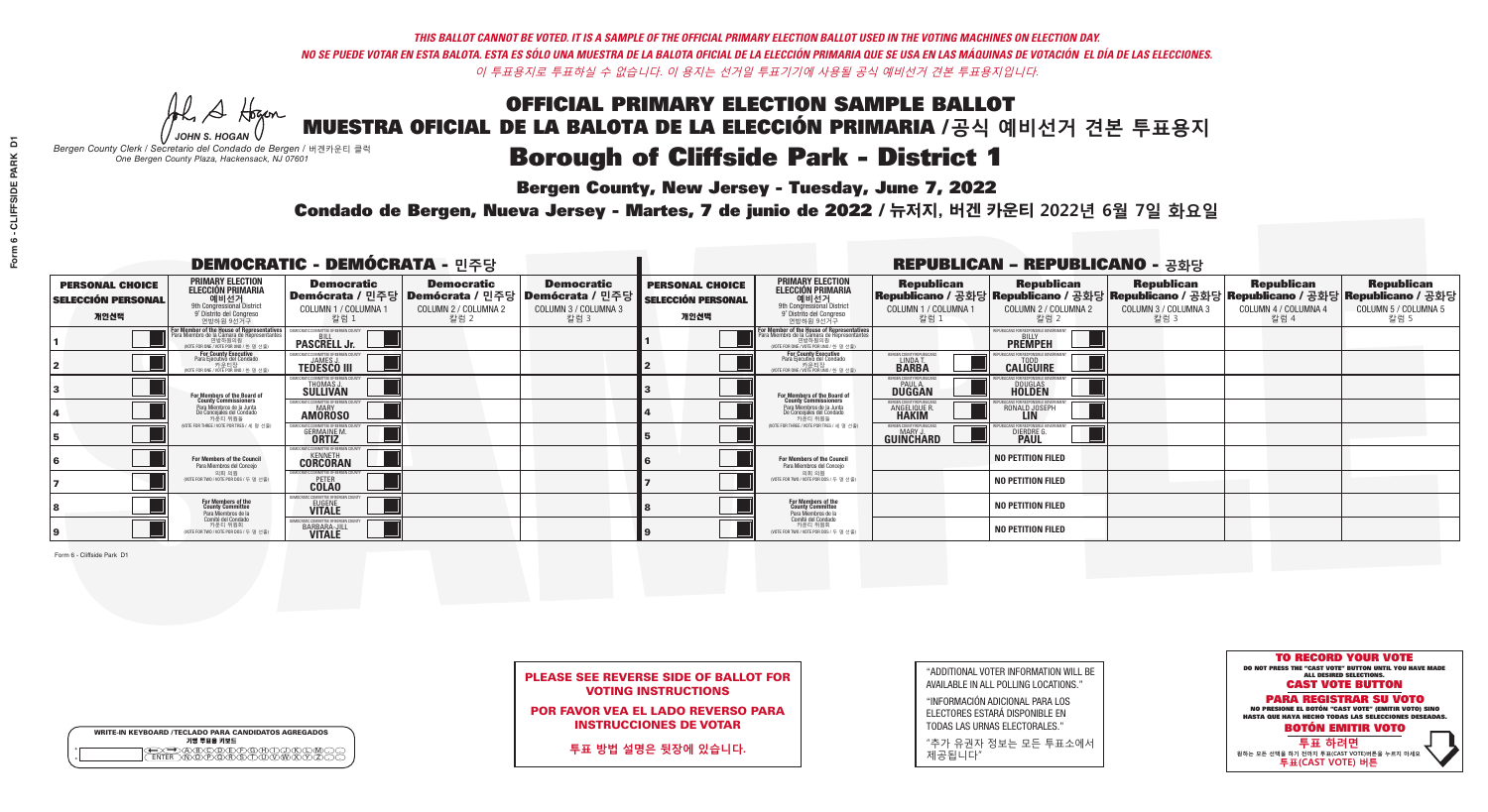**Bergen County, New Jersey - Tuesday, June 7, 2022** 

A Hogen *JOHN S. HOGAN*

| <b>WRITE-IN KEYBOARD /TECLADO PARA CANDIDATOS AGREGADOS</b><br>기명 투표용 키보드 |  |
|---------------------------------------------------------------------------|--|
| )B)C)D(E)(F)(G)(A)(<br>o<br><b>\@@\R\\$\7\</b><br>$\circ$                 |  |

*Bergen County Clerk / Secretario del Condado de Bergen /* 버겐카운티 클럭 *One Bergen County Plaza, Hackensack, NJ 07601*



| <b>PLEASE SEE REVERSE SIDE OF BALLOT FOR</b> |  |
|----------------------------------------------|--|
| <b>VOTING INSTRUCTIONS</b>                   |  |

POR FAVOR VEA EL LADO REVERSO PARA INSTRUCCIONES DE VOTAR

**투표 방법 설명은 뒷장에 있습니다.**

| "ADDITIONAL VOTER INFORMATION WILL BE |
|---------------------------------------|
| AVAILABLE IN ALL POLLING LOCATIONS."  |

"INFORMACIÓN ADICIONAL PARA LOS ELECTORES ESTARÁ DISPONIBLE EN TODAS LAS URNAS ELECTORALES."

"추가 유권자 정보는 모든 투표소에서 제공됩니다"

Condado de Bergen, Nueva Jersey - Martes, 7 de junio de 2022 / 뉴저지, 버겐 카운티 2022년 6월 7일 화요일 *One Bergen County Plaza, Hackensack, NJ 07601*

|                                                             |                                                                                                                                                    |                                                                                                      |                                                   | <b>REPUBLICAN - REPUBLICANO - 공화당</b>             |                                                             |                                                                                                                                    |                                                                      |                                                                                                                                                |                                                   |                                                   |                                                   |
|-------------------------------------------------------------|----------------------------------------------------------------------------------------------------------------------------------------------------|------------------------------------------------------------------------------------------------------|---------------------------------------------------|---------------------------------------------------|-------------------------------------------------------------|------------------------------------------------------------------------------------------------------------------------------------|----------------------------------------------------------------------|------------------------------------------------------------------------------------------------------------------------------------------------|---------------------------------------------------|---------------------------------------------------|---------------------------------------------------|
| <b>PERSONAL CHOICE</b><br><b>SELECCIÓN PERSONAL</b><br>개인선택 | <b>PRIMARY ELECTION</b><br><b>ELECCIÓN PRIMARIA</b><br>예비선거<br>9th Congressional District<br>9° Distrito del Congreso<br>연방하원 9선거구                 | <b>Democratic</b><br>│Demócrata / 민주당│Demócrata / 민주당│Demócrata / 민주당┃<br>COLUMN 1 / COLUMNA<br>칼럼 : | <b>Democratic</b><br>COLUMN 2 / COLUMNA 2<br>칼럼 2 | <b>Democratic</b><br>COLUMN 3 / COLUMNA 3<br>칼럼 3 | <b>PERSONAL CHOICE</b><br><b>SELECCIÓN PERSONAL</b><br>개인선택 | <b>PRIMARY ELECTION</b><br>ELECCIÓN PRIMARIA<br>9th Congressional District<br>9° Distrito del Congreso<br>연방하원 9선거구                | <b>Republican</b><br>COLUMN 1 / COLUMNA 1<br>칼럼                      | <b>Republican</b><br>Republicano / 공화당 Republicano / 공화당 Republicano / 공화당 Republicano / 공화당 Republicano / 공화당<br>COLUMN 2 / COLUMNA 2<br>칼럼 2 | <b>Republican</b><br>COLUMN 3 / COLUMNA 3<br>칼럼 3 | <b>Republican</b><br>COLUMN 4 / COLUMNA 4<br>칼럼 4 | <b>Republican</b><br>COLUMN 5 / COLUMNA 5<br>칼럼 5 |
|                                                             | <b>r Member of the House of Representatives<br/>ara Miembro de la Cámara de Representantes</b><br>연방하원의원<br>(VOTE FOR ONE / VOTE POR UNO / 한 명 선출) | <b>PASCRELL Jr.</b>                                                                                  |                                                   |                                                   |                                                             | For Member of the House of Representatives<br>Para Miembro de la Cámara de Representantes<br>WOTE FOR ONE / VOTE POR UNO / 한 명 선출) |                                                                      | PUBLICANS FOR RESPONSIBLE GO<br><b>PREMPEH</b>                                                                                                 |                                                   |                                                   |                                                   |
|                                                             | For County Executive<br>Para Ejecutivo del Condado<br>가운티장<br>(VOTE FOR ONE / VOTE POR UNO / 한 명 선출)                                               | <b>EMOCRATIC COMMITTEE OF BERGEN COUNTY</b><br><b>JAMES J.</b><br><b>TEDESCO III</b>                 |                                                   |                                                   |                                                             | For County Executive<br>Para Ejecutivo del Condado<br>카운티장<br>(VOTE FOR ONE / VOTE POR UNO / 한 명 선출)                               | BERGEN COUNTY REPUBLICAN<br>LINDA T.<br><b>BARBA</b>                 | <b>CALIGUIRE</b>                                                                                                                               |                                                   |                                                   |                                                   |
|                                                             | <b>For Members of the Board of<br/>County Commissioners</b>                                                                                        | MOCRATIC COMMITTEE OF BERGEN COUNT<br>THOMAS J.                                                      |                                                   |                                                   |                                                             | For Members of the Board of<br>County Commissioners                                                                                | ERGEN COUNTY REPUBLICAN<br><b>DUGGAN</b>                             | <b>DOUGLAS</b><br><b>HOLDEN</b>                                                                                                                |                                                   |                                                   |                                                   |
|                                                             | Para Miembros de la Junta<br>De Concejales del Condado<br>카우티 위원들                                                                                  | MOCRATIC COMMITTEE OF BERGEN COUNTY<br><b>MARY</b><br><b>AMOROSO</b>                                 |                                                   |                                                   |                                                             | Para Miembros de la Junta<br>De Concejales del Condado<br>카우티 위원들                                                                  | <b>FRGEN COUNTY REPUBLICAN</b><br><b>ANGELIQUE F</b><br><b>HAKIM</b> | RONALD JOSEPH<br><b>LIN</b>                                                                                                                    |                                                   |                                                   |                                                   |
|                                                             | NOTE FOR THREE / VOTE POR TRES / 세 명 선출)                                                                                                           | TIC COMMITTEE OF BERGEN COUNT<br><b>GERMAINE M.</b><br><b>ORTIZ</b>                                  |                                                   |                                                   |                                                             | (VOTE FOR THREE / VOTE POR TRES / 세 명 선출)                                                                                          | ERGEN COUNTY REPUBLICANS<br>MARY J<br>GUINCHARD                      | DIERDRE G                                                                                                                                      |                                                   |                                                   |                                                   |
|                                                             | For Members of the Council<br>Para Miembros del Conceio                                                                                            | MOCRATIC COMMITTEE OF BERGEN COUNTY<br><b>CORCORAN</b>                                               |                                                   |                                                   |                                                             | <b>For Members of the Council</b><br>Para Miembros del Conceio                                                                     |                                                                      | <b>NO PETITION FILED</b>                                                                                                                       |                                                   |                                                   |                                                   |
|                                                             | 의회 의원<br>(VOTE FOR TWO / VOTE POR DOS / 두 명 선출)                                                                                                    | EMOCRATIC COMMITTEE OF BERGEN COUNTY<br><b>COLAO</b>                                                 |                                                   |                                                   |                                                             | 의회 의원<br>NOTE FOR TWO / VOTE POR DOS / 두 명 선출)                                                                                     |                                                                      | <b>NO PETITION FILED</b>                                                                                                                       |                                                   |                                                   |                                                   |
|                                                             | For Members of the<br>County Committee<br>Para Miembros de la                                                                                      | ICRATIC COMMITTEE OF RERGEN<br>ALPHONSO J.                                                           |                                                   |                                                   |                                                             | For Members of the<br>County Committee<br>Para Miembros de la<br>Comité del Condado                                                |                                                                      | <b>IFPUBLICANS FOR RESPONSIBLE GOVERNMENT</b><br><b>TROVARÊLLI</b>                                                                             |                                                   |                                                   |                                                   |
|                                                             | Comité del Condado<br>카운티 위원회<br>(VOTE FOR TWO / VOTE POR DOS / 두 명 선출)                                                                            | MOCRATIC COMMITTEE OF BERGEN COUN<br><b>GRAHAM</b>                                                   |                                                   |                                                   |                                                             | 카운티 위원회<br>(VOTE FOR TWO / VOTE POR DOS / 두 명 선출)                                                                                  |                                                                      | <b>NO PETITION FILED</b>                                                                                                                       |                                                   |                                                   |                                                   |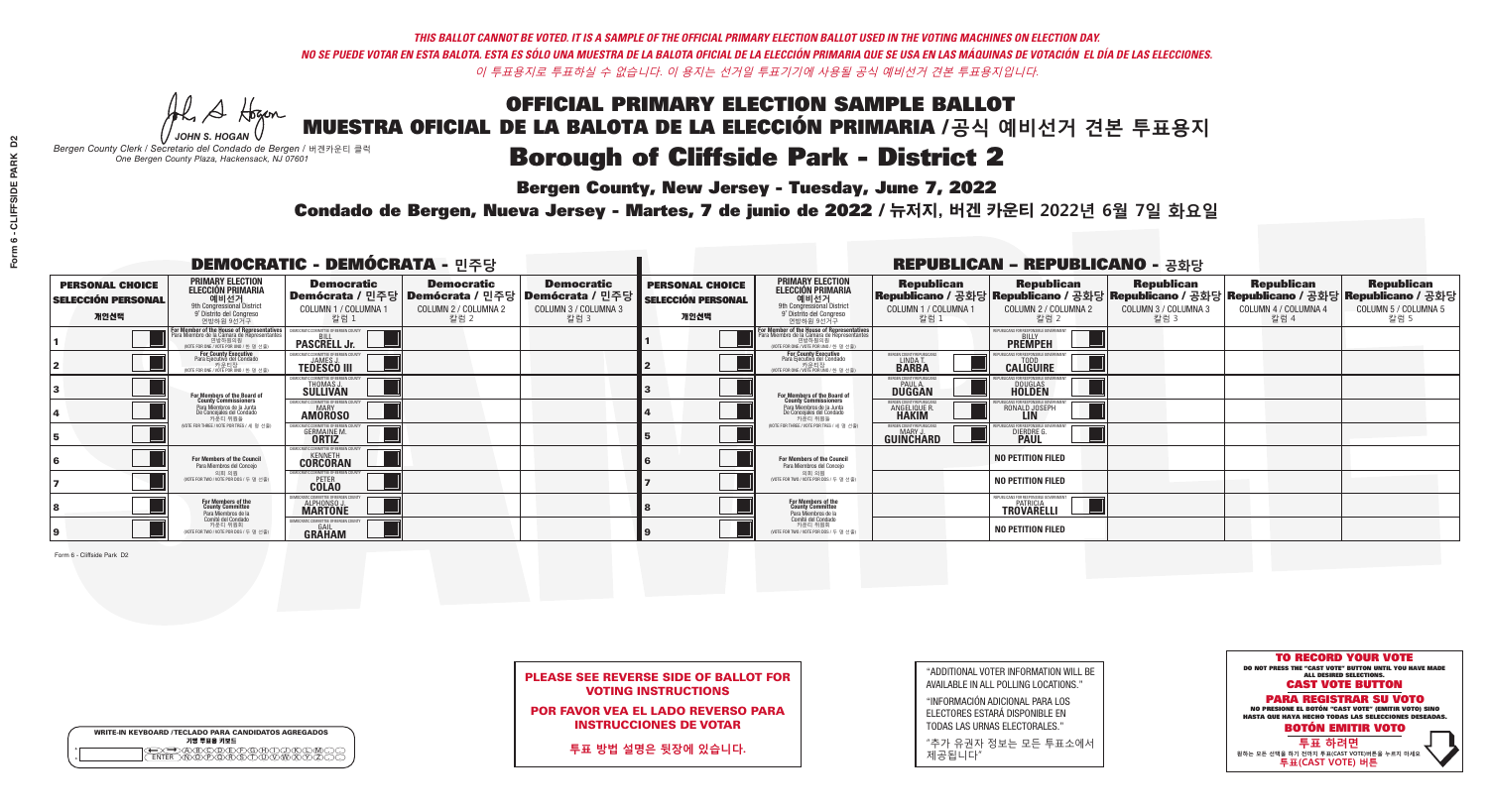**Bergen County, New Jersey - Tuesday, June 7, 2022** 

A Hogen *JOHN S. HOGAN*

| WRITE-IN KEYBOARD /TECLADO PARA CANDIDATOS AGREGADOS<br>기명 투표용 키보드 |
|--------------------------------------------------------------------|
| ) BODDED G HO.<br>DO PO B S O HOM                                  |

*Bergen County Clerk / Secretario del Condado de Bergen /* 버겐카운티 클럭 *One Bergen County Plaza, Hackensack, NJ 07601*



|  | <b>PLEASE SEE REVERSE SIDE OF BALLOT FOR</b> |  |  |
|--|----------------------------------------------|--|--|
|  | <b>VOTING INSTRUCTIONS</b>                   |  |  |

POR FAVOR VEA EL LADO REVERSO PARA INSTRUCCIONES DE VOTAR

**투표 방법 설명은 뒷장에 있습니다.**

"ADDITIONAL VOTER INFORMATION WILL BE AVAILABLE IN ALL POLLING LOCATIONS."

"INFORMACIÓN ADICIONAL PARA LOS ELECTORES ESTARÁ DISPONIBLE EN TODAS LAS URNAS ELECTORALES."

"추가 유권자 정보는 모든 투표소에서 제공됩니다"

Condado de Bergen, Nueva Jersey - Martes, 7 de junio de 2022 / 뉴저지, 버겐 카운티 2022년 6월 7일 화요일 *One Bergen County Plaza, Hackensack, NJ 07601*

|                                                             |                                                                                                                                                    |                                                                                      |                                                   | <b>REPUBLICAN - REPUBLICANO - 공화당</b>                                                                  |                                                             |                                                                                                                                    |                                                                      |                                                                                                                                                |                                                   |                                                   |                                                   |
|-------------------------------------------------------------|----------------------------------------------------------------------------------------------------------------------------------------------------|--------------------------------------------------------------------------------------|---------------------------------------------------|--------------------------------------------------------------------------------------------------------|-------------------------------------------------------------|------------------------------------------------------------------------------------------------------------------------------------|----------------------------------------------------------------------|------------------------------------------------------------------------------------------------------------------------------------------------|---------------------------------------------------|---------------------------------------------------|---------------------------------------------------|
| <b>PERSONAL CHOICE</b><br><b>SELECCIÓN PERSONAL</b><br>개인선택 | <b>PRIMARY ELECTION</b><br><b>ELECCIÓN PRIMARIA</b><br>예비선거<br>9th Congressional District<br>9° Distrito del Congreso<br>연방하원 9선거구                 | <b>Democratic</b><br>COLUMN 1 / COLUMNA<br>칼럼 :                                      | <b>Democratic</b><br>COLUMN 2 / COLUMNA 2<br>칼럼 2 | <b>Democratic</b><br>│Demócrata / 민주당│Demócrata / 민주당│Demócrata / 민주당┃<br>COLUMN 3 / COLUMNA 3<br>칼럼 3 | <b>PERSONAL CHOICE</b><br><b>SELECCIÓN PERSONAL</b><br>개인선택 | <b>PRIMARY ELECTION</b><br>ELECCIÓN PRIMARIA<br>9th Congressional District<br>9° Distrito del Congreso<br>연방하원 9선거구                | <b>Republican</b><br>COLUMN 1 / COLUMNA 1<br>칼럼                      | <b>Republican</b><br>Republicano / 공화당 Republicano / 공화당 Republicano / 공화당 Republicano / 공화당 Republicano / 공화당<br>COLUMN 2 / COLUMNA 2<br>칼럼 2 | <b>Republican</b><br>COLUMN 3 / COLUMNA 3<br>칼럼 3 | <b>Republican</b><br>COLUMN 4 / COLUMNA 4<br>칼럼 4 | <b>Republican</b><br>COLUMN 5 / COLUMNA 5<br>칼럼 5 |
|                                                             | <b>r Member of the House of Representatives<br/>ara Miembro de la Cámara de Representantes</b><br>연방하원의원<br>(VOTE FOR ONE / VOTE POR UNO / 한 명 선출) | <b>PASCRELL Jr.</b>                                                                  |                                                   |                                                                                                        |                                                             | For Member of the House of Representatives<br>Para Miembro de la Cámara de Representantes<br>WOTE FOR ONE / VOTE POR UNO / 한 명 선출) |                                                                      | PUBLICANS FOR RESPONSIBLE GO<br><b>PREMPEH</b>                                                                                                 |                                                   |                                                   |                                                   |
|                                                             | For County Executive<br>Para Ejecutivo del Condado<br>가운티장<br>(VOTE FOR ONE / VOTE POR UNO / 한 명 선출)                                               | <b>EMOCRATIC COMMITTEE OF BERGEN COUNTY</b><br><b>JAMES J.</b><br><b>TEDESCO III</b> |                                                   |                                                                                                        |                                                             | For County Executive<br>Para Ejecutivo del Condado<br>카운티장<br>(VOTE FOR ONE / VOTE POR UNO / 한 명 선출)                               | BERGEN COUNTY REPUBLICAN<br>LINDA T.<br><b>BARBA</b>                 | <b>CALIGUIRE</b>                                                                                                                               |                                                   |                                                   |                                                   |
|                                                             | <b>For Members of the Board of<br/>County Commissioners</b>                                                                                        | MOCRATIC COMMITTEE OF BERGEN COUNT<br>THOMAS J.                                      |                                                   |                                                                                                        |                                                             | For Members of the Board of<br>County Commissioners                                                                                | ERGEN COUNTY REPUBLICAN<br><b>DUGGAN</b>                             | <b>DOUGLAS</b><br><b>HOLDEN</b>                                                                                                                |                                                   |                                                   |                                                   |
|                                                             | Para Miembros de la Junta<br>De Concejales del Condado<br>카우티 위원들                                                                                  | MOCRATIC COMMITTEE OF BERGEN COUNTY<br><b>MARY</b><br><b>AMOROSO</b>                 |                                                   |                                                                                                        |                                                             | Para Miembros de la Junta<br>De Concejales del Condado<br>카우티 위원들                                                                  | <b>FRGEN COUNTY REPUBLICAN</b><br><b>ANGELIQUE F</b><br><b>HAKIM</b> | RONALD JOSEPH<br><b>LIN</b>                                                                                                                    |                                                   |                                                   |                                                   |
|                                                             | NOTE FOR THREE / VOTE POR TRES / 세 명 선출)                                                                                                           | TIC COMMITTEE OF BERGEN COUNT<br><b>GERMAINE M.</b><br><b>ORTIZ</b>                  |                                                   |                                                                                                        |                                                             | (VOTE FOR THREE / VOTE POR TRES / 세 명 선출)                                                                                          | ERGEN COUNTY REPUBLICANS<br>MARY J<br>GUINCHARD                      | DIERDRE G                                                                                                                                      |                                                   |                                                   |                                                   |
|                                                             | For Members of the Council<br>Para Miembros del Conceio                                                                                            | MOCRATIC COMMITTEE OF BERGEN COUNTY<br><b>CORCORAN</b>                               |                                                   |                                                                                                        |                                                             | <b>For Members of the Council</b><br>Para Miembros del Conceio                                                                     |                                                                      | <b>NO PETITION FILED</b>                                                                                                                       |                                                   |                                                   |                                                   |
|                                                             | 의회 의원<br>(VOTE FOR TWO / VOTE POR DOS / 두 명 선출)                                                                                                    | EMOCRATIC COMMITTEE OF BERGEN COUNTY<br><b>COLAO</b>                                 |                                                   |                                                                                                        |                                                             | 의회 의원<br>NOTE FOR TWO / VOTE POR DOS / 두 명 선출)                                                                                     |                                                                      | <b>NO PETITION FILED</b>                                                                                                                       |                                                   |                                                   |                                                   |
|                                                             | For Members of the<br>County Committee<br>Para Miembros de la                                                                                      | RATIC COMMITTEE OF BERGEN (<br><b>HODZIC</b>                                         |                                                   |                                                                                                        |                                                             | For Members of the<br>County Committee<br>Para Miembros de la<br>Comité del Condado                                                |                                                                      | <b>NO PETITION FILED</b>                                                                                                                       |                                                   |                                                   |                                                   |
|                                                             | Comité del Condado<br>카운티 위원회<br>(VOTE FOR TWO / VOTE POR DOS / 두 명 선출)                                                                            | RATIC COMMITTEE OF BERGEN CO<br><b>FONTANA</b>                                       |                                                   |                                                                                                        |                                                             | 카운티 위원회<br>(VOTE FOR TWO / VOTE POR DOS / 두 명 선출)                                                                                  |                                                                      | <b>NO PETITION FILED</b>                                                                                                                       |                                                   |                                                   |                                                   |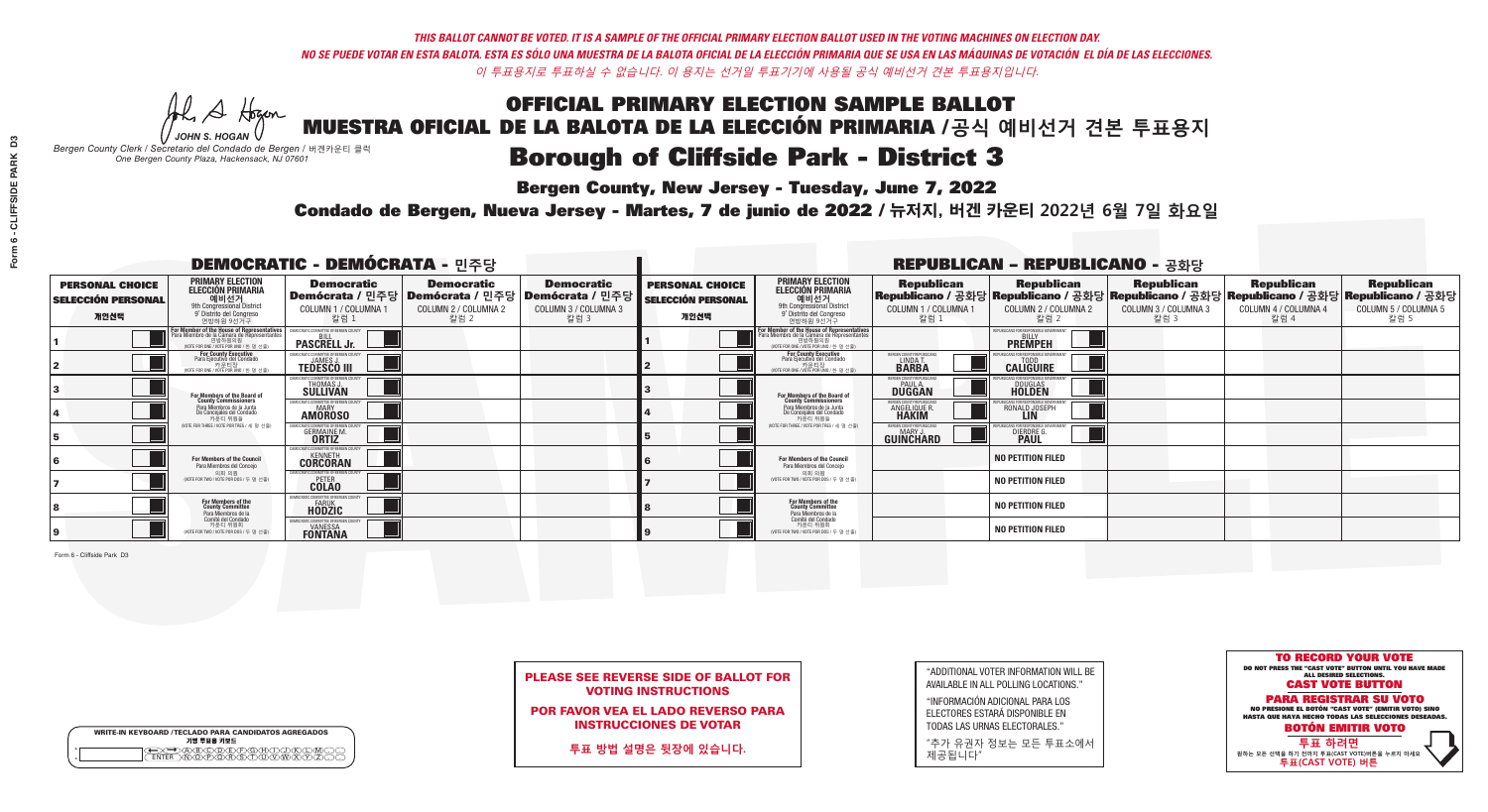**Bergen County, New Jersey - Tuesday, June 7, 2022** 

A Hogen *JOHN S. HOGAN*

| <b>WRITE-IN KEYBOARD /TECLADO PARA CANDIDATOS AGREGADOS</b><br>기명 투표용 키보드 |
|---------------------------------------------------------------------------|
| DA®©®©E©®®OQ®<br>DN@®®®®\$D™™™                                            |

*Bergen County Clerk / Secretario del Condado de Bergen /* 버겐카운티 클럭 *One Bergen County Plaza, Hackensack, NJ 07601*



PLEASE SEE REVERSE SIDE OF BALLOT FOR VOTING INSTRUCTIONS

POR FAVOR VEA EL LADO REVERSO PARA INSTRUCCIONES DE VOTAR

**투표 방법 설명은 뒷장에 있습니다.**

"ADDITIONAL VOTER INFORMATION WILL BE AVAILABLE IN ALL POLLING LOCATIONS."

"INFORMACIÓN ADICIONAL PARA LOS ELECTORES ESTARÁ DISPONIBLE EN TODAS LAS URNAS ELECTORALES."

"추가 유권자 정보는 모든 투표소에서 제공됩니다"

Condado de Bergen, Nueva Jersey - Martes, 7 de junio de 2022 / 뉴저지, 버겐 카운티 2022년 6월 7일 화요일 *One Bergen County Plaza, Hackensack, NJ 07601*

| <b>DEMOCRATIC - DEMÓCRATA - 민주당</b>                         |                                                                                                                                                    |                                                                                      |                                                   |                                                                                                        |                                                             |                                                                                                                                    |                                                                      | <b>REPUBLICAN - REPUBLICANO - 공화당</b>                                                                                                          |                                                   |                                                   |                                                   |
|-------------------------------------------------------------|----------------------------------------------------------------------------------------------------------------------------------------------------|--------------------------------------------------------------------------------------|---------------------------------------------------|--------------------------------------------------------------------------------------------------------|-------------------------------------------------------------|------------------------------------------------------------------------------------------------------------------------------------|----------------------------------------------------------------------|------------------------------------------------------------------------------------------------------------------------------------------------|---------------------------------------------------|---------------------------------------------------|---------------------------------------------------|
| <b>PERSONAL CHOICE</b><br><b>SELECCIÓN PERSONAL</b><br>개인선택 | <b>PRIMARY ELECTION</b><br><b>ELECCIÓN PRIMARIA</b><br>예비선거<br>9th Congressional District<br>9° Distrito del Congreso<br>연방하원 9선거구                 | <b>Democratic</b><br>COLUMN 1 / COLUMNA<br>칼럼 :                                      | <b>Democratic</b><br>COLUMN 2 / COLUMNA 2<br>칼럼 2 | <b>Democratic</b><br>│Demócrata / 민주당│Demócrata / 민주당│Demócrata / 민주당┃<br>COLUMN 3 / COLUMNA 3<br>칼럼 3 | <b>PERSONAL CHOICE</b><br><b>SELECCIÓN PERSONAL</b><br>개인선택 | <b>PRIMARY ELECTION</b><br>ELECCIÓN PRIMARIA<br>9th Congressional District<br>9° Distrito del Congreso<br>연방하원 9선거구                | <b>Republican</b><br>COLUMN 1 / COLUMNA 1<br>칼럼                      | <b>Republican</b><br>Republicano / 공화당 Republicano / 공화당 Republicano / 공화당 Republicano / 공화당 Republicano / 공화당<br>COLUMN 2 / COLUMNA 2<br>칼럼 2 | <b>Republican</b><br>COLUMN 3 / COLUMNA 3<br>칼럼 3 | <b>Republican</b><br>COLUMN 4 / COLUMNA 4<br>칼럼 4 | <b>Republican</b><br>COLUMN 5 / COLUMNA 5<br>칼럼 5 |
|                                                             | <b>r Member of the House of Representatives<br/>ara Miembro de la Cámara de Representantes</b><br>연방하원의원<br>(VOTE FOR ONE / VOTE POR UNO / 한 명 선출) | <b>PASCRELL Jr.</b>                                                                  |                                                   |                                                                                                        |                                                             | For Member of the House of Representatives<br>Para Miembro de la Cámara de Representantes<br>WOTE FOR ONE / VOTE POR UNO / 한 명 선출) |                                                                      | PUBLICANS FOR RESPONSIBLE GO<br><b>PREMPEH</b>                                                                                                 |                                                   |                                                   |                                                   |
|                                                             | For County Executive<br>Para Ejecutivo del Condado<br>가운티장<br>(VOTE FOR ONE / VOTE POR UNO / 한 명 선출)                                               | <b>EMOCRATIC COMMITTEE OF BERGEN COUNTY</b><br><b>JAMES J.</b><br><b>TEDESCO III</b> |                                                   |                                                                                                        |                                                             | For County Executive<br>Para Ejecutivo del Condado<br>카운티장<br>(VOTE FOR ONE / VOTE POR UNO / 한 명 선출)                               | BERGEN COUNTY REPUBLICAN<br>LINDA T.<br><b>BARBA</b>                 | <b>CALIGUIRE</b>                                                                                                                               |                                                   |                                                   |                                                   |
|                                                             | For Members of the Board of<br>County Commissioners                                                                                                | MOCRATIC COMMITTEE OF BERGEN COUNT<br>THOMAS J.                                      |                                                   |                                                                                                        |                                                             | For Members of the Board of<br>County Commissioners                                                                                | ERGEN COUNTY REPUBLICAN<br><b>DUGGAN</b>                             | <b>DOUGLAS</b><br><b>HOLDEN</b>                                                                                                                |                                                   |                                                   |                                                   |
|                                                             | Para Miembros de la Junta<br>De Concejales del Condado<br>카우티 위원들                                                                                  | MOCRATIC COMMITTEE OF BERGEN COUNTY<br><b>MARY</b><br><b>AMOROSO</b>                 |                                                   |                                                                                                        |                                                             | Para Miembros de la Junta<br>De Concejales del Condado<br>카우티 위원들                                                                  | <b>FRGEN COUNTY REPUBLICAN</b><br><b>ANGELIQUE F</b><br><b>HAKIM</b> | RONALD JOSEPH<br><b>LIN</b>                                                                                                                    |                                                   |                                                   |                                                   |
|                                                             | NOTE FOR THREE / VOTE POR TRES / 세 명 선출)                                                                                                           | TIC COMMITTEE OF BERGEN COUNT<br><b>GERMAINE M.</b><br><b>ORTIZ</b>                  |                                                   |                                                                                                        |                                                             | (VOTE FOR THREE / VOTE POR TRES / 세 명 선출)                                                                                          | ERGEN COUNTY REPUBLICANS<br>MARY J<br>GUINCHARD                      | DIERDRE G                                                                                                                                      |                                                   |                                                   |                                                   |
|                                                             | For Members of the Council<br>Para Miembros del Conceio                                                                                            | MOCRATIC COMMITTEE OF BERGEN COUNTY<br><b>CORCORAN</b>                               |                                                   |                                                                                                        |                                                             | <b>For Members of the Council</b><br>Para Miembros del Conceio                                                                     |                                                                      | <b>NO PETITION FILED</b>                                                                                                                       |                                                   |                                                   |                                                   |
|                                                             | 의회 의원<br>(VOTE FOR TWO / VOTE POR DOS / 두 명 선출)                                                                                                    | EMOCRATIC COMMITTEE OF BERGEN COUNTY<br><b>COLAO</b>                                 |                                                   |                                                                                                        |                                                             | 의회 의원<br>NOTE FOR TWO / VOTE POR DOS / 두 명 선출)                                                                                     |                                                                      | <b>NO PETITION FILED</b>                                                                                                                       |                                                   |                                                   |                                                   |
|                                                             | For Members of the<br>County Committee<br>Para Miembros de la                                                                                      | <b>CHRISTOPHER</b>                                                                   |                                                   |                                                                                                        |                                                             | For Members of the<br>County Committee<br>Para Miembros de la<br>Comité del Condado                                                |                                                                      | <b>NO PETITION FILED</b>                                                                                                                       |                                                   |                                                   |                                                   |
|                                                             | Comité del Condado<br>카운티 위원회<br>(VOTE FOR TWO / VOTE POR DOS / 두 명 선출)                                                                            | MOCRATIC COMMITTEE OF BERGEN COUN<br><b>ANDREINA</b><br><b>SCULCO</b>                |                                                   |                                                                                                        |                                                             | 카운티 위원회<br>(VOTE FOR TWO / VOTE POR DOS / 두 명 선출)                                                                                  |                                                                      | <b>NO PETITION FILED</b>                                                                                                                       |                                                   |                                                   |                                                   |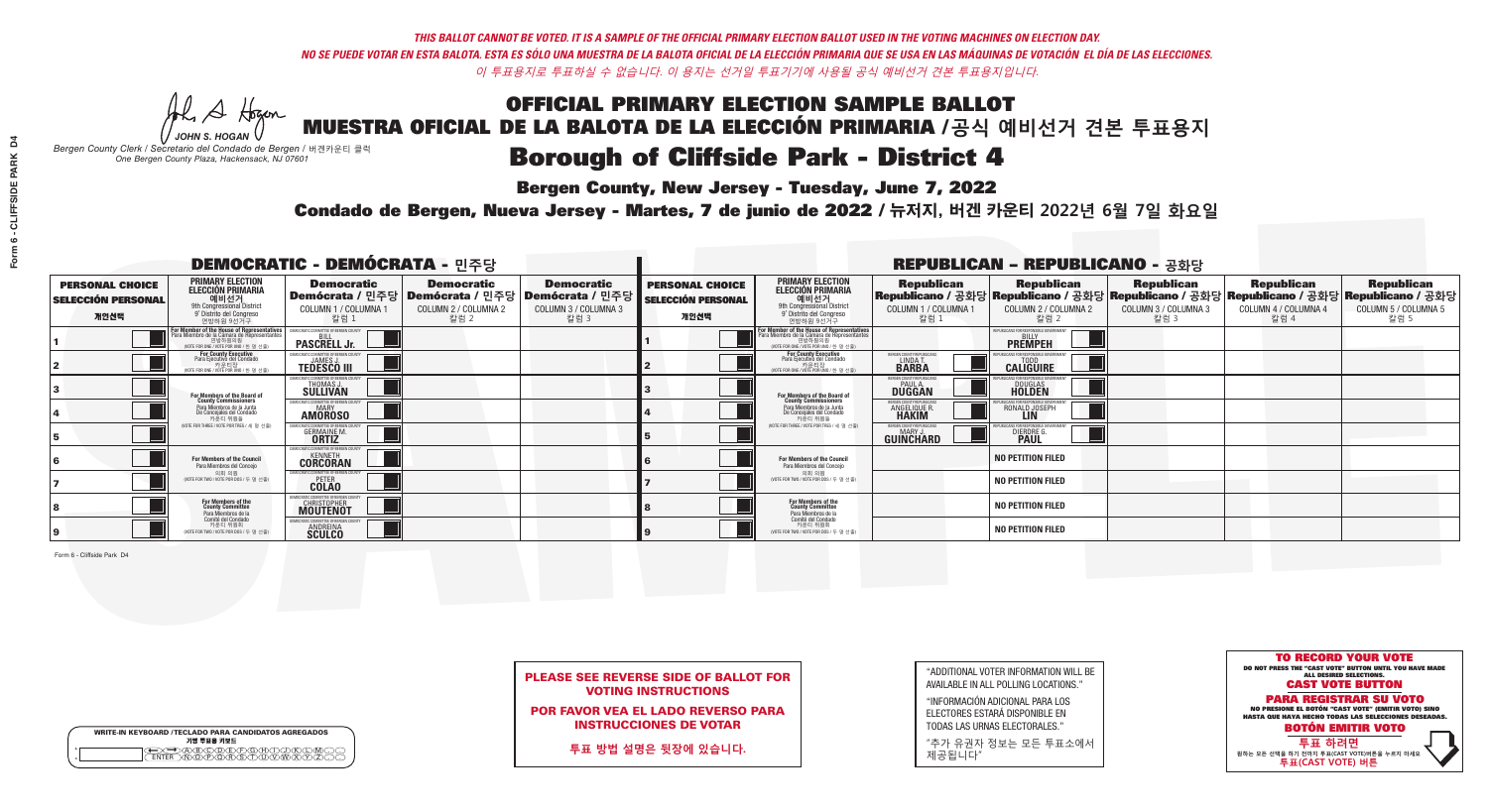**Bergen County, New Jersey - Tuesday, June 7, 2022** 

A Hogen *JOHN S. HOGAN*

|              | <b>WRITE-IN KEYBOARD /TECLADO PARA CANDIDATOS AGREGADOS</b><br>기명 투표용 키보드 |  |
|--------------|---------------------------------------------------------------------------|--|
| ٥<br>$\circ$ | >A®©®©P©®O<br>}M@P@®SOMM                                                  |  |

*Bergen County Clerk / Secretario del Condado de Bergen /* 버겐카운티 클럭 *One Bergen County Plaza, Hackensack, NJ 07601*



PLEASE SEE REVERSE SIDE OF BALLOT FOR VOTING INSTRUCTIONS

POR FAVOR VEA EL LADO REVERSO PARA INSTRUCCIONES DE VOTAR

**투표 방법 설명은 뒷장에 있습니다.**

"ADDITIONAL VOTER INFORMATION WILL BE AVAILABLE IN ALL POLLING LOCATIONS."

"INFORMACIÓN ADICIONAL PARA LOS ELECTORES ESTARÁ DISPONIBLE EN TODAS LAS URNAS ELECTORALES."

"추가 유권자 정보는 모든 투표소에서 제공됩니다"

Condado de Bergen, Nueva Jersey - Martes, 7 de junio de 2022 / 뉴저지, 버겐 카운티 2022년 6월 7일 화요일 *One Bergen County Plaza, Hackensack, NJ 07601*

| <b>DEMOCRATIC - DEMÓCRATA - 민주당</b>                         |                                                                                                                                            |                                                                    |                                                   |                                                                                                        |                                                             |                                                                                                                             |                                                           | <b>REPUBLICAN - REPUBLICANO - 공화당</b>                                                                                                          |                                                   |                                                   |                                                   |
|-------------------------------------------------------------|--------------------------------------------------------------------------------------------------------------------------------------------|--------------------------------------------------------------------|---------------------------------------------------|--------------------------------------------------------------------------------------------------------|-------------------------------------------------------------|-----------------------------------------------------------------------------------------------------------------------------|-----------------------------------------------------------|------------------------------------------------------------------------------------------------------------------------------------------------|---------------------------------------------------|---------------------------------------------------|---------------------------------------------------|
| <b>PERSONAL CHOICE</b><br><b>SELECCIÓN PERSONAL</b><br>개인선택 | <b>PRIMARY ELECTION</b><br><b>ELECCIÓN PRIMARIA</b><br>예비선거<br>애비선거<br>9° Distrito del Congreso<br>연방하원 9선거구                               | <b>Democratic</b><br>COLUMN 1 / COLUMNA 1<br>칼럼 :                  | <b>Democratic</b><br>COLUMN 2 / COLUMNA 2<br>칼럼 2 | <b>Democratic</b><br>│Demócrata / 민주당│Demócrata / 민주당│Demócrata / 민주당┃<br>COLUMN 3 / COLUMNA 3<br>칼럼 3 | <b>PERSONAL CHOICE</b><br><b>SELECCIÓN PERSONAL</b><br>개인선택 | <b>PRIMARY ELECTION</b><br>ELECCIÓN PRIMARIA<br>예비선거<br>9th Congressional District<br>9° Distrito del Congreso<br>연방하원 9선거구 | <b>Republican</b><br>COLUMN 1 / COLUMNA 1<br>칼럼 :         | <b>Republican</b><br>Republicano / 공화당 Republicano / 공화당 Republicano / 공화당 Republicano / 공화당 Republicano / 공화당<br>COLUMN 2 / COLUMNA 2<br>칼럼 2 | <b>Republican</b><br>COLUMN 3 / COLUMNA 3<br>칼럼 3 | <b>Republican</b><br>COLUMN 4 / COLUMNA 4<br>칼럼 4 | <b>Republican</b><br>COLUMN 5 / COLUMNA 5<br>칼럼 5 |
|                                                             | or Member of the House of Representatives<br>ra Miembro de la Cámara de Representantes<br>연방하원의원<br>(VOTE FOR ONE / VOTE POR UNO / 한 명 선출) | DEMOCRATIC COMMITTEE OF BERGEN COUNT<br><b>PASCRELL Jr.</b>        |                                                   |                                                                                                        |                                                             | <b>For Member of the House of Representatives<br/>Para Miembro de la Cámara de Representantes</b>                           |                                                           | PUBLICANS FOR RESPONSIBLE GOVERNM<br><b>PREMPEH</b>                                                                                            |                                                   |                                                   |                                                   |
|                                                             | <b>For County Executive</b><br>Para Ejecutivo del Condado<br>가운티장<br>(VOTE FOR ONE / VOTE POR UNO / 한 명 선출)                                | DEMOCRATIC COMMITTEE OF BERGEN COUNTY<br><b>TEDESCO III</b>        |                                                   |                                                                                                        |                                                             | <b>For County Executive</b><br>Para Ejecutivo del Condado<br>7) 카운티장<br>(VOTE FOR ONE / VOTE POR UNO / 한 명 선출               | BERGEN COUNTY REPUBLICAN<br><b>LINDAT</b><br><b>BARBA</b> | <b>CALIGUIRE</b>                                                                                                                               |                                                   |                                                   |                                                   |
|                                                             | <b>For Members of the Board of<br/>County Commissioners</b>                                                                                | MOCRATIC COMMITTEE OF BERGEN COUNTY<br>THOMAS J.                   |                                                   |                                                                                                        |                                                             | For Members of the Board of<br>County Commissioners                                                                         | ERGEN COUNTY REPUBLICAN<br><b>DUGGAN</b>                  | <b>DOUGLAS</b><br><b>HOLDEN</b>                                                                                                                |                                                   |                                                   |                                                   |
|                                                             | Para Miembros de la Junta<br>De Concejales del Condado<br>카운티 위원들                                                                          | OCRATIC COMMITTEE OF BERGEN COUNT<br><b>MARY</b><br><b>AMOROSO</b> |                                                   |                                                                                                        |                                                             | Para Miembros de la Junta<br>De Concejales del Condado<br>카운티 위원들                                                           | ERGEN COUNTY REPUBLICAN<br>ANGELIQUE R                    | RONALD JOSEPH                                                                                                                                  |                                                   |                                                   |                                                   |
|                                                             | NOTE FOR THREE / VOTE POR TRES / 세 명 선출)                                                                                                   | RATIC COMMITTEE OF BERGEN CI:<br><b>GERMAINE M.</b>                |                                                   |                                                                                                        |                                                             | (VOTE FOR THREE / VOTE POR TRES / 세 명 선출)                                                                                   | ERGEN COUNTY REPUBLICANS<br>MARY J<br>GUINCHARD           | S FOR RESPONSIBI E G<br><b>DIERDRE</b> (                                                                                                       |                                                   |                                                   |                                                   |
|                                                             | For Members of the Council<br>Para Miembros del Conceio                                                                                    | MOCRATIC COMMITTEE OF BERGEN COUNT<br><b>CORCORAN</b>              |                                                   |                                                                                                        |                                                             | <b>For Members of the Council</b><br>Para Miembros del Concejo                                                              |                                                           | <b>NO PETITION FILED</b>                                                                                                                       |                                                   |                                                   |                                                   |
|                                                             | 의회 의원<br>NOTE FOR TWO / VOTE POR DOS / 두 명 선출)                                                                                             | <b>EMOCRATIC COMMITTEE OF BERGEN COUNTY</b><br><b>COLAO</b>        |                                                   |                                                                                                        |                                                             | 의회 의원<br>NOTE FOR TWO / VOTE POR DOS / 두 명 선출)                                                                              |                                                           | <b>NO PETITION FILED</b>                                                                                                                       |                                                   |                                                   |                                                   |
|                                                             | For Members of the<br>County Committee<br>Para Miembros de la<br>Comité del Condado                                                        | CRATIC COMMITTEE OF BERGEN<br><b>LANPHER</b>                       |                                                   |                                                                                                        |                                                             | For Members of the<br>County Committee<br>Para Miembros de la<br>Comité del Condado                                         |                                                           | EPUBLICANS FOR RESPONSIBLE (<br><b>KLICH</b>                                                                                                   |                                                   |                                                   |                                                   |
|                                                             | 카운티 위원회<br>NOTE FOR TWO / VOTE POR DOS / 두 명 선출)                                                                                           | MOCRATIC COMMITTEE OF RERGEN (<br><b>ANNE</b><br><b>FREY</b>       |                                                   |                                                                                                        |                                                             | 카운티 위원회<br>(VOTE FOR TWO / VOTE POR DOS / 두 명 선출)                                                                           |                                                           | EPUBLICANS FOR RESPONSIBLE G<br>CIARA<br><b>AGRESTI</b>                                                                                        |                                                   |                                                   |                                                   |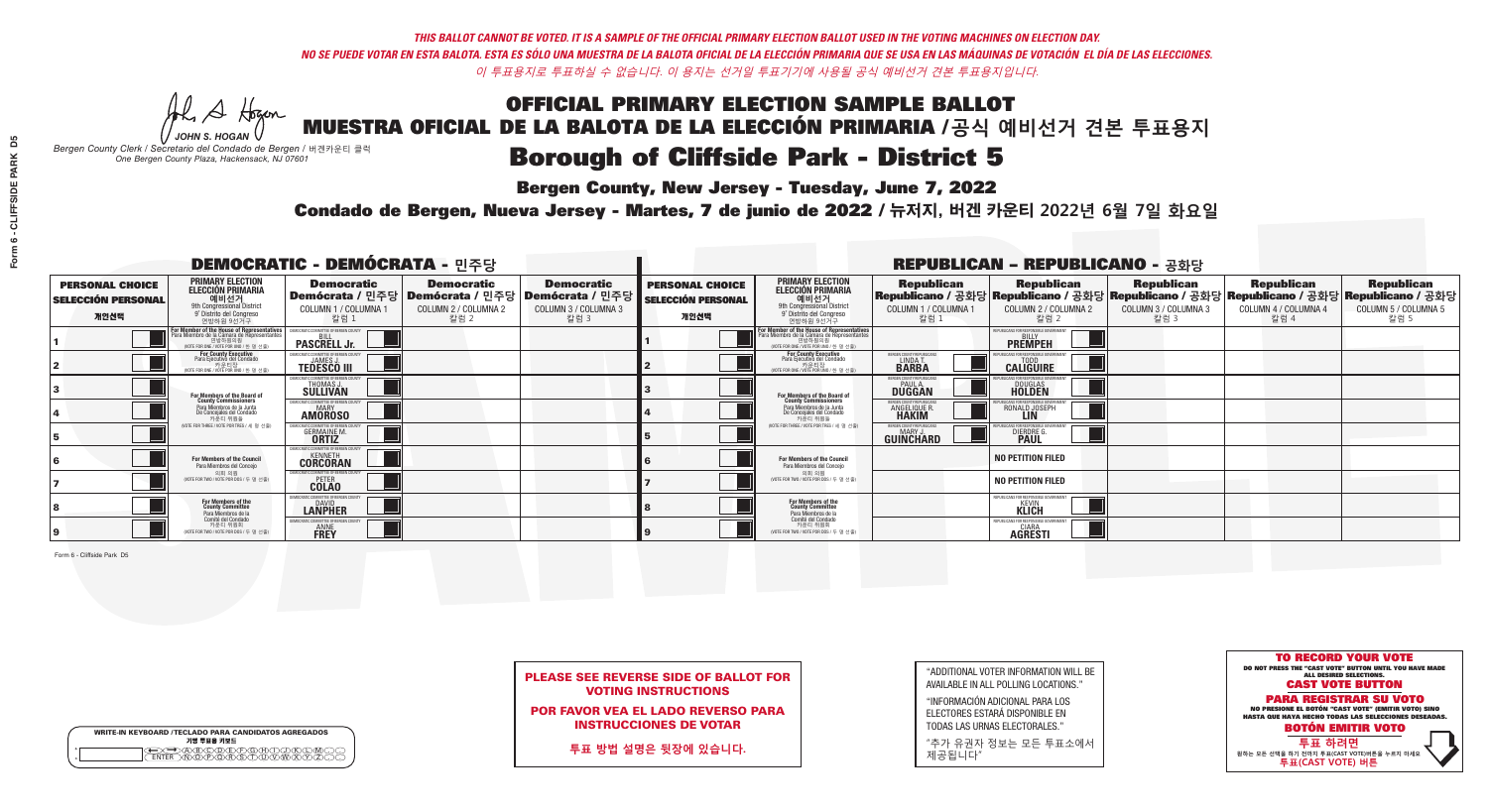**Bergen County, New Jersey - Tuesday, June 7, 2022** 

A Hogen *JOHN S. HOGAN*

|         | <b>WRITE-IN KEYBOARD /TECLADO PARA CANDIDATOS AGREGADOS</b><br>기명 투표용 키보드 |
|---------|---------------------------------------------------------------------------|
| ٥       | .)(B)C)(D)(E)(F)(G)(H)(                                                   |
| $\circ$ | <u>፝ዀፙቑ፝፠ዾ</u>                                                            |

*Bergen County Clerk / Secretario del Condado de Bergen /* 버겐카운티 클럭 *One Bergen County Plaza, Hackensack, NJ 07601*



PLEASE SEE REVERSE SIDE OF BALLOT FOR VOTING INSTRUCTIONS

POR FAVOR VEA EL LADO REVERSO PARA INSTRUCCIONES DE VOTAR

**투표 방법 설명은 뒷장에 있습니다.**

"ADDITIONAL VOTER INFORMATION WILL BE AVAILABLE IN ALL POLLING LOCATIONS."

"INFORMACIÓN ADICIONAL PARA LOS ELECTORES ESTARÁ DISPONIBLE EN TODAS LAS URNAS ELECTORALES."

"추가 유권자 정보는 모든 투표소에서 제공됩니다"

Condado de Bergen, Nueva Jersey - Martes, 7 de junio de 2022 / 뉴저지, 버겐 카운티 2022년 6월 7일 화요일 *One Bergen County Plaza, Hackensack, NJ 07601*

| <b>DEMOCRATIC - DEMÓCRATA - 민주당</b>                         |                                                                                                                                               |                                                                                       |                                                   |                                                                             |                                                             |                                                                                                                                               |                                                   | <b>REPUBLICAN - REPUBLICANO - 공화당</b>                 |                                                   |                                                                                                                                                |                                                   |
|-------------------------------------------------------------|-----------------------------------------------------------------------------------------------------------------------------------------------|---------------------------------------------------------------------------------------|---------------------------------------------------|-----------------------------------------------------------------------------|-------------------------------------------------------------|-----------------------------------------------------------------------------------------------------------------------------------------------|---------------------------------------------------|-------------------------------------------------------|---------------------------------------------------|------------------------------------------------------------------------------------------------------------------------------------------------|---------------------------------------------------|
| <b>PERSONAL CHOICE</b><br><b>SELECCIÓN PERSONAL</b><br>개인선택 | <b>PRIMARY ELECTION</b><br><b>ELECCIÓN PRIMARIA</b><br>예비선거<br>애 Gongressional District<br>9° Distrito del Congreso<br>연방하원 9선거구              | <b>Democratic</b><br>│Demócrata / 민주당│Demócrata / 민주당<br>COLUMN 1 / COLUMNA 1<br>칼럼 1 | <b>Democratic</b><br>COLUMN 2 / COLUMNA 2<br>칼럼 2 | <b>Democratic</b><br><b>Demócrata / 민주당</b><br>COLUMN 3 / COLUMNA 3<br>칼럼 3 | <b>PERSONAL CHOICE</b><br><b>SELECCIÓN PERSONAL</b><br>개인선택 | <b>PRIMARY ELECTION</b><br>ELECCIÓN PRIMARIA<br>9th Congressional District<br>9° Distrito del Congreso<br>연방하원 9선거구                           | <b>Republican</b><br>COLUMN 1 / COLUMNA 1<br>참럼 1 | <b>Republican</b><br>COLUMN 2 / COLUMNA 2<br>·칼럼 2    | <b>Republican</b><br>COLUMN 3 / COLUMNA 3<br>칼럼 3 | <b>Republican</b><br>Republicano / 공화당 Republicano / 공화당 Republicano / 공화당 Republicano / 공화당 Republicano / 공화당<br>COLUMN 4 / COLUMNA 4<br>칼럼 4 | <b>Republican</b><br>COLUMN 5 / COLUMNA 5<br>칼럼 5 |
|                                                             | For Member of the House of Representatives<br>Para Miembro de la Cámara de Representantes<br>연방하원의원<br>(VOTE FOR ONE / VOTE POR UNO / 한 명 선출) | EMOCRATIC COMMITTEE OF BERGEN COUNTY<br><b>PASCRELL Jr.</b>                           |                                                   |                                                                             |                                                             | For Member of the House of Representatives<br>Para Miembro de la Cámara de Representantes<br>연방하원의원<br>(VOTE FOR ONE / VOTE POR UNO / 한 명 선출) |                                                   | PUBLICANS FOR RESPONSIBLE GOVERNMEN<br><b>PREMPEH</b> |                                                   |                                                                                                                                                |                                                   |
|                                                             | <b>For County Executive</b><br>Para Ejecutivo del Condado<br>WOTE FOR ONE / VOTE POR UNO / 한 명 선출)                                            | JEMOCRATIC COMMITTEE OF BERGEN COUNTY<br><b>TEDESCO III</b>                           |                                                   |                                                                             |                                                             | <b>For County Executive</b><br>Para Ejecutivo del Condado<br>7) 카운티장<br>(VOTE FOR ONE / VOTE POR UNO / 한 명 선출)                                | BERGEN COUNTY REPUBLICAN<br>LINDA T.              | <b>CALIGUIRE</b>                                      |                                                   |                                                                                                                                                |                                                   |
|                                                             | For Members of the Board of<br>County Commissioners                                                                                           | EMOCRATIC COMMITTEE OF BERGEN COUNTY<br>THOMAS J.<br><b>SULLIVAN</b>                  |                                                   |                                                                             |                                                             | For Members of the Board of<br>County Commissioners                                                                                           | ERGEN COUNTY REPUBLICAN<br><b>DUGGAN</b>          | <b>DOUGLAS</b><br><b>HOLDEN</b>                       |                                                   |                                                                                                                                                |                                                   |
|                                                             | Para Miembros de la Junta<br>De Concejales del Condado<br>카운티 위원들                                                                             | MOCRATIC COMMITTEE OF BERGEN COUNT<br><b>AMOROSO</b>                                  |                                                   |                                                                             |                                                             | Para Miembros de la Junta<br>De Concejales del Condado<br>카우티 위원들                                                                             | ERGEN COUNTY REPUBLICAN<br>ANGELIQUE R            | RONALD JOSEPH                                         |                                                   |                                                                                                                                                |                                                   |
|                                                             | NOTE FOR THREE / VOTE POR TRES / 세 명 선출)                                                                                                      | OCRATIC COMMITTEE OF BERGEN C<br><b>GERMAINE M.</b>                                   |                                                   |                                                                             |                                                             | NOTE FOR THREE / VOTE POR TRES / 세 명 선출)                                                                                                      | BERGEN COUNTY REPUBLICANS<br>MARY J<br>GUINCHARD  | FOR RESPONSIBLE G<br><b>DIERDRE</b>                   |                                                   |                                                                                                                                                |                                                   |
|                                                             | For Members of the Council<br>Para Miembros del Conceio                                                                                       | <b>EMOCRATIC COMMITTEE OF BEBGEN COUN</b><br><b>CORCORAN</b>                          |                                                   |                                                                             |                                                             | For Members of the Council<br>Para Miembros del Conceio                                                                                       |                                                   | <b>NO PETITION FILED</b>                              |                                                   |                                                                                                                                                |                                                   |
|                                                             | 의회 의원<br>(VOTE FOR TWO / VOTE POR DOS / 두 명 선출)                                                                                               | EMOCRATIC COMMITTEE OF BERGEN COUNTY<br><b>COLAO</b>                                  |                                                   |                                                                             |                                                             | 의회 의원<br>(VOTE FOR TWO / VOTE POR DOS / 두 명 선출)                                                                                               |                                                   | <b>NO PETITION FILED</b>                              |                                                   |                                                                                                                                                |                                                   |
|                                                             | For Members of the<br>County Committee<br>Para Miembros de la<br>Comité del Condado                                                           | <b>DCRATIC COMMITTEE OF BERGEN</b><br>CONSTANTIN<br><b>TOMUS</b>                      |                                                   |                                                                             |                                                             | For Members of the<br>County Committee<br>Para Miembros de la<br>Comité del Condado                                                           |                                                   | EPUBLICANS FOR RESPONSIBLE GO<br>RICHARD L.           |                                                   |                                                                                                                                                |                                                   |
|                                                             | 카운티 위원회<br>(VOTE FOR TWO / VOTE POR DOS / 두 명 선출)                                                                                             | <b>EMOCRATIC COMMITTEE OF BERGEN 0</b><br><b>ZOKLU</b>                                |                                                   |                                                                             |                                                             | 카운티 위원회<br>WOTE FOR TWO / VOTE POR DOS / 두 명 선출)                                                                                              |                                                   | EPUBLICANS FOR RESPONSIBLE<br>EILEEN R.               |                                                   |                                                                                                                                                |                                                   |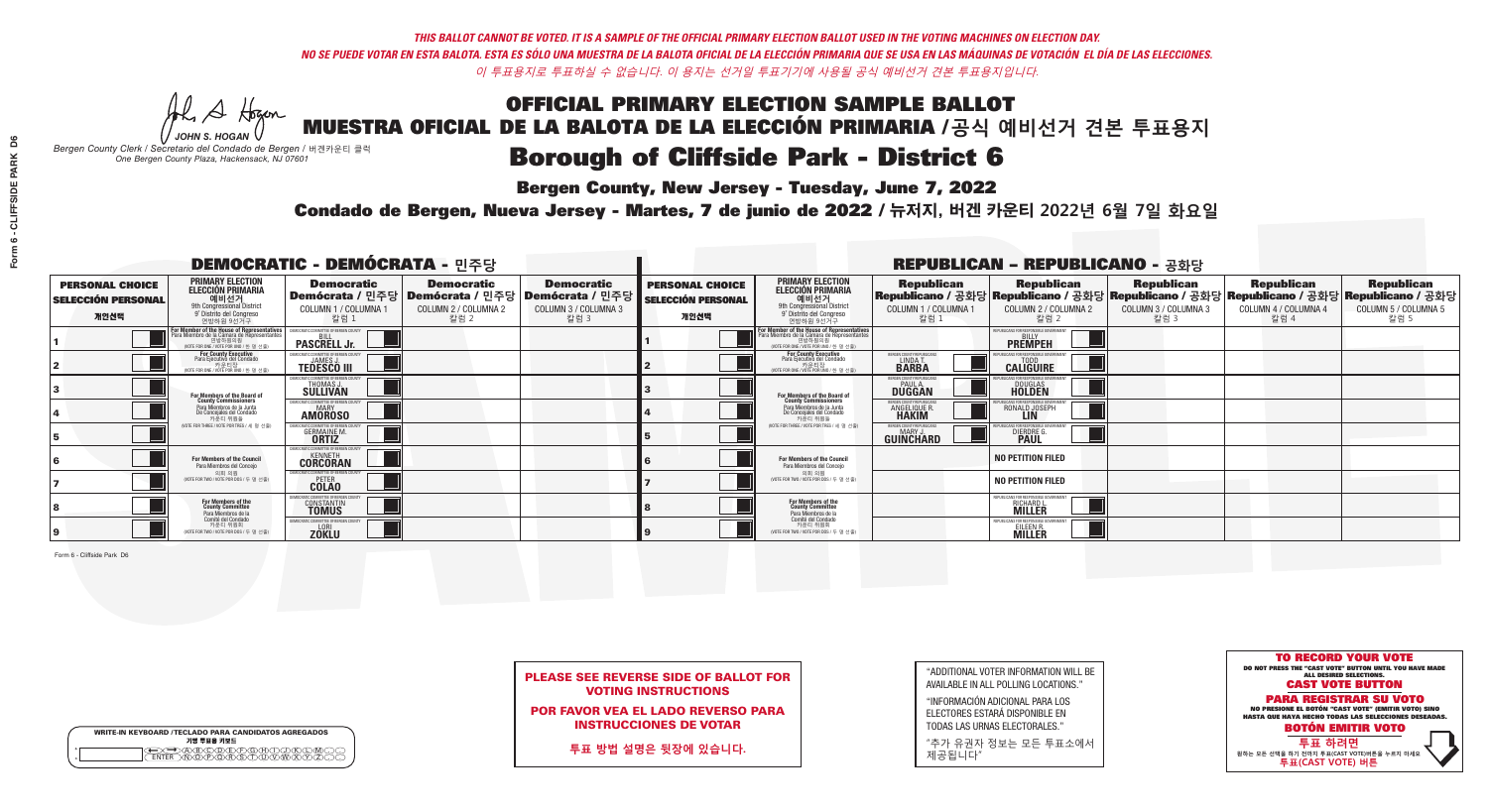**Bergen County, New Jersey - Tuesday, June 7, 2022** 

A Hogen *JOHN S. HOGAN*

|        | <b>WRITE-IN KEYBOARD /TECLADO PARA CANDIDATOS AGREGADOS</b><br>기명 투표용 키보드 |
|--------|---------------------------------------------------------------------------|
| o<br>o | E A BOO DE FORDO DA DO<br>MOO POORS DO VAWAY                              |

*Bergen County Clerk / Secretario del Condado de Bergen /* 버겐카운티 클럭 *One Bergen County Plaza, Hackensack, NJ 07601*



PLEASE SEE REVERSE SIDE OF BALLOT FOR VOTING INSTRUCTIONS

POR FAVOR VEA EL LADO REVERSO PARA INSTRUCCIONES DE VOTAR

**투표 방법 설명은 뒷장에 있습니다.**

"ADDITIONAL VOTER INFORMATION WILL BE AVAILABLE IN ALL POLLING LOCATIONS."

"INFORMACIÓN ADICIONAL PARA LOS ELECTORES ESTARÁ DISPONIBLE EN TODAS LAS URNAS ELECTORALES."

"추가 유권자 정보는 모든 투표소에서 제공됩니다"

Condado de Bergen, Nueva Jersey - Martes, 7 de junio de 2022 / 뉴저지, 버겐 카운티 2022년 6월 7일 화요일 *One Bergen County Plaza, Hackensack, NJ 07601*

| <b>DEMOCRATIC - DEMÓCRATA - 민주당</b>                         |                                                                                                                                                  |                                                                     |                                                   |                                                                                                        |                                                             |                                                                                                                                               |                                                               | <b>REPUBLICAN - REPUBLICANO - 공화당</b>                                                                                                          |                                                   |                                                   |                                                   |
|-------------------------------------------------------------|--------------------------------------------------------------------------------------------------------------------------------------------------|---------------------------------------------------------------------|---------------------------------------------------|--------------------------------------------------------------------------------------------------------|-------------------------------------------------------------|-----------------------------------------------------------------------------------------------------------------------------------------------|---------------------------------------------------------------|------------------------------------------------------------------------------------------------------------------------------------------------|---------------------------------------------------|---------------------------------------------------|---------------------------------------------------|
| <b>PERSONAL CHOICE</b><br><b>SELECCIÓN PERSONAL</b><br>개인선택 | <b>PRIMARY ELECTION</b><br><b>ELECCIÓN PRIMARIA</b><br>예비선거<br>애비선거<br>9° Distrito del Congreso<br>연방하원 9선거구                                     | <b>Democratic</b><br>COLUMN 1 / COLUMNA<br>칼럼 :                     | <b>Democratic</b><br>COLUMN 2 / COLUMNA 2<br>칼럼 2 | <b>Democratic</b><br>│Demócrata / 민주당│Demócrata / 민주당│Demócrata / 민주당┃<br>COLUMN 3 / COLUMNA 3<br>칼럼 3 | <b>PERSONAL CHOICE</b><br><b>SELECCIÓN PERSONAL</b><br>개인선택 | <b>PRIMARY ELECTION</b><br>ELECCIÓN PRIMARIA<br>예비선거<br>9th Congressional District<br>9° Distrito del Congreso<br>연방하워 9선거구                   | <b>Republican</b><br>COLUMN 1 / COLUMNA 1<br>칼럼               | <b>Republican</b><br>Republicano / 공화당 Republicano / 공화당 Republicano / 공화당 Republicano / 공화당 Republicano / 공화당<br>COLUMN 2 / COLUMNA 2<br>칼럼 2 | <b>Republican</b><br>COLUMN 3 / COLUMNA 3<br>칼럼 3 | <b>Republican</b><br>COLUMN 4 / COLUMNA 4<br>칼럼 4 | <b>Republican</b><br>COLUMN 5 / COLUMNA 5<br>칼럼 5 |
|                                                             | <b>r Member of the House of Representatives</b><br>ra Miembro de la Cámara de Representantes<br>연방하원의원<br>(VOTE FOR ONE / VOTE POR UNO / 한 명 선출) | DEMOCRATIC COMMITTEE OF BERGEN CI<br><b>PASCRELL Jr.</b>            |                                                   |                                                                                                        |                                                             | For Member of the House of Representatives<br>Para Miembro de la Cámara de Representantes<br>연방하원의원<br>(VOTE FOR ONE / VOTE POR UNO / 한 명 선출) |                                                               | PUBLICANS FOR RESPONSIBLE GOVERNI<br><b>PREMPEH</b>                                                                                            |                                                   |                                                   |                                                   |
|                                                             | <b>For County Executive</b><br>Para Ejecutivo del Condado<br>가운티장<br>(VOTE FOR ONE / VOTE POR UNO / 한 명 선출)                                      | JEMOCRATIC COMMITTEE OF BERGEN COUNTY<br><b>TEDESCO III</b>         |                                                   |                                                                                                        |                                                             | For County Executive<br>Para Ejecutivo del Condado<br>7 카운티장<br>(VOTE FOR ONE / VOTE POR UNO / 한 명 선출                                         | BERGEN COUNTY REPUBLICAN<br><b>I INDAT</b><br><b>BARBA</b>    | <b>CALIGUIRE</b>                                                                                                                               |                                                   |                                                   |                                                   |
|                                                             | <b>For Members of the Board of<br/>County Commissioners</b>                                                                                      | MOCRATIC COMMITTEE OF BERGEN COUNTY<br>THOMAS J.                    |                                                   |                                                                                                        |                                                             | For Members of the Board of<br>County Commissioners                                                                                           | ERGEN COUNTY REPUBLICAN<br><b>DUGGAN</b>                      | <b>DOUGLAS</b><br><b>HOLDEN</b>                                                                                                                |                                                   |                                                   |                                                   |
|                                                             | Para Miembros de la Junta<br>De Concejales del Condado<br>카우티 위원들                                                                                | )CRATIC COMMITTEE OF BERGEN COUNTY<br><b>MARY</b><br><b>AMOROSO</b> |                                                   |                                                                                                        |                                                             | Para Miembros de la Junta<br>De Concejales del Condado<br>카우티 위원들                                                                             | ERGEN COUNTY REPUBLICAN<br><b>ANGELIQUE F</b><br><b>HAKIM</b> | RONALD JOSEPH                                                                                                                                  |                                                   |                                                   |                                                   |
|                                                             | NOTE FOR THREE / VOTE POR TRES / 세 명 선출)                                                                                                         | RATIC COMMITTEE OF BERGEN CI<br><b>GERMAINE M.</b>                  |                                                   |                                                                                                        |                                                             | (VOTE FOR THREE / VOTE POR TRES / 세 명 선출)                                                                                                     | ERGEN COUNTY REPUBLICANS<br>MARY J<br>GUINCHARD               | FOR RESPONSIBLE G<br><b>DIERDRE G</b><br><b>PAUL</b>                                                                                           |                                                   |                                                   |                                                   |
|                                                             | For Members of the Council<br>Para Miembros del Conceio                                                                                          | MOCRATIC COMMITTEE OF BERGEN CI<br><b>CORCORAN</b>                  |                                                   |                                                                                                        |                                                             | For Members of the Council<br>Para Miembros del Conceio                                                                                       |                                                               | <b>NO PETITION FILED</b>                                                                                                                       |                                                   |                                                   |                                                   |
|                                                             | 의회 의원<br>NOTE FOR TWO / VOTE POR DOS / 두 명 선출)                                                                                                   | <b>EMOCRATIC COMMITTEE OF BERGEN COUNTY</b><br><b>COLAO</b>         |                                                   |                                                                                                        |                                                             | 의회 의원<br>NOTE FOR TWO / VOTE POR DOS / 두 명 선출)                                                                                                |                                                               | <b>NO PETITION FILED</b>                                                                                                                       |                                                   |                                                   |                                                   |
|                                                             | For Members of the<br>County Committee<br>Para Miembros de la                                                                                    | OCRATIC COMMITTEE OF BERGEN (<br><b>ERANK</b><br><b>LEONE</b>       |                                                   |                                                                                                        |                                                             | For Members of the<br>County Committee<br>Para Miembros de la<br>Comité del Condado                                                           |                                                               | EPUBLICANS FOR RESPONSIBLE GO<br><b>BRUCE M.</b><br><b>WUNDER</b>                                                                              |                                                   |                                                   |                                                   |
|                                                             | Comité del Condado<br>카운티 위원회<br>(VOTE FOR TWO / VOTE POR DOS / 두 명 선출)                                                                          | EMOCRATIC COMMITTEE OF BERGEN CI<br><b>PAMELA</b><br><b>LEONE</b>   |                                                   |                                                                                                        |                                                             | 카운티 위원회<br>NOTE FOR TWO / VOTE POR DOS / 두 명 선출)                                                                                              |                                                               | PUBLICANS FOR RESPONSIBLE (<br><b>WÜNDER</b>                                                                                                   |                                                   |                                                   |                                                   |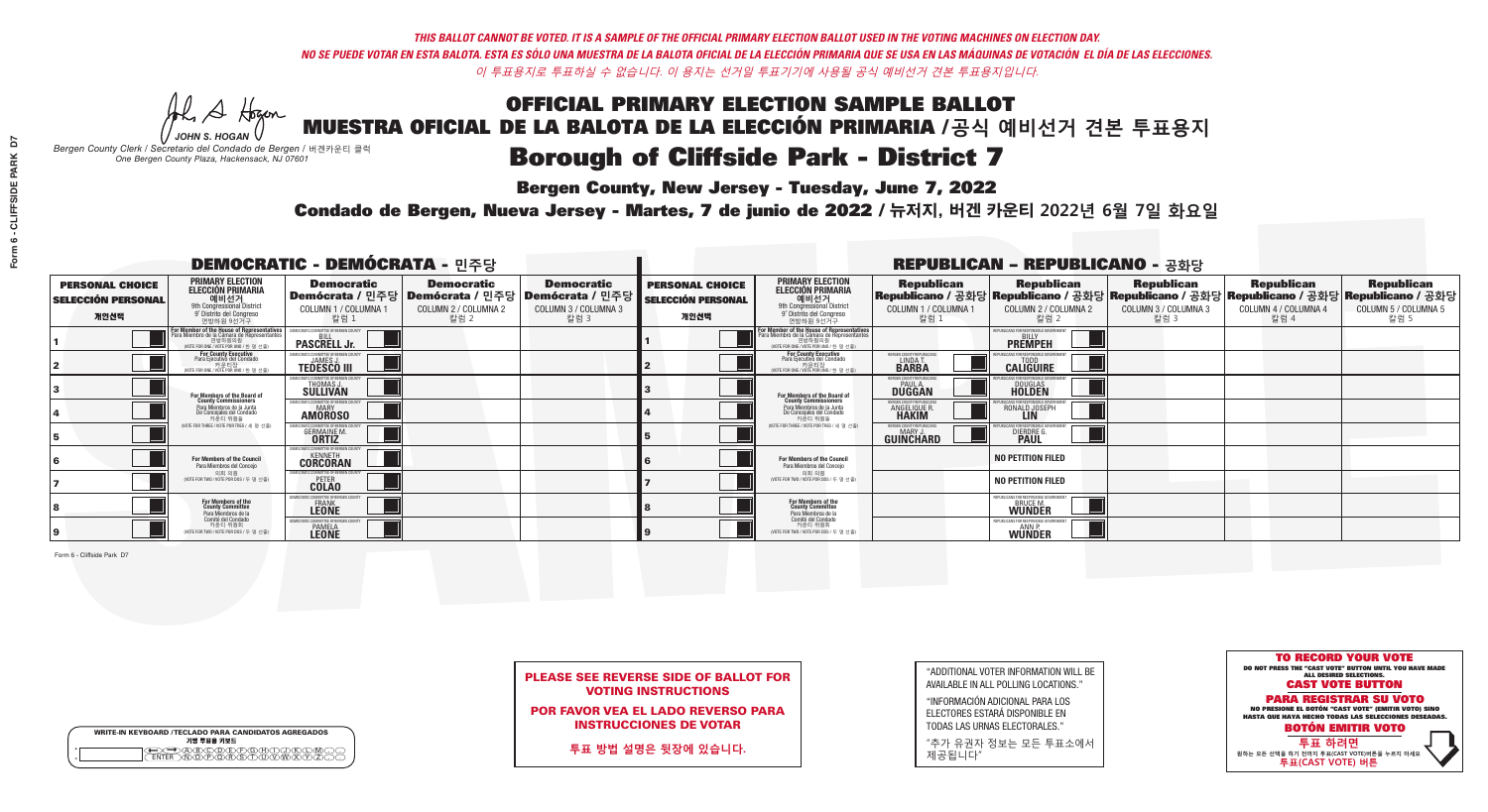**Bergen County, New Jersey - Tuesday, June 7, 2022** 

A Hogen *JOHN S. HOGAN*

| <b>WRITE-IN KEYBOARD /TECLADO PARA CANDIDATOS AGREGADOS</b><br>기명 투표용 키보드 |  |
|---------------------------------------------------------------------------|--|
| (A)B)C)D)E)(F)(G)(H)(T)(T)(<br>o<br>心面有心的<br>o                            |  |

*Bergen County Clerk / Secretario del Condado de Bergen /* 버겐카운티 클럭 *One Bergen County Plaza, Hackensack, NJ 07601*



PLEASE SEE REVERSE SIDE OF BALLOT FOR VOTING INSTRUCTIONS

POR FAVOR VEA EL LADO REVERSO PARA INSTRUCCIONES DE VOTAR

**투표 방법 설명은 뒷장에 있습니다.**

| "ADDITIONAL VOTER INFORMATION WILL BE |
|---------------------------------------|
| AVAILABLE IN ALL POLLING LOCATIONS."  |

"INFORMACIÓN ADICIONAL PARA LOS ELECTORES ESTARÁ DISPONIBLE EN TODAS LAS URNAS ELECTORALES."

"추가 유권자 정보는 모든 투표소에서 제공됩니다"

Condado de Bergen, Nueva Jersey - Martes, 7 de junio de 2022 / 뉴저지, 버겐 카운티 2022년 6월 7일 화요일 *One Bergen County Plaza, Hackensack, NJ 07601*

| <b>DEMOCRATIC - DEMÓCRATA - 민주당</b>                         |                                                                                                                                               |                                                               |                                                   |                                                                                                        |                                                             |                                                                                                                                               |                                                                      | <b>REPUBLICAN - REPUBLICANO - 공화당</b>                                                                                                          |                                                   |                                                   |                                                   |
|-------------------------------------------------------------|-----------------------------------------------------------------------------------------------------------------------------------------------|---------------------------------------------------------------|---------------------------------------------------|--------------------------------------------------------------------------------------------------------|-------------------------------------------------------------|-----------------------------------------------------------------------------------------------------------------------------------------------|----------------------------------------------------------------------|------------------------------------------------------------------------------------------------------------------------------------------------|---------------------------------------------------|---------------------------------------------------|---------------------------------------------------|
| <b>PERSONAL CHOICE</b><br><b>SELECCIÓN PERSONAL</b><br>개인선택 | <b>PRIMARY ELECTION</b><br><b>ELECCIÓN PRIMARIA</b><br>예비선거<br><sup>01</sup> 에비선거<br>9° Distrito del Congreso<br>연방하원 9선거구                    | <b>Democratic</b><br>COLUMN 1 / COLUMNA 1<br>칼럼 1             | <b>Democratic</b><br>COLUMN 2 / COLUMNA 2<br>칼럼 2 | <b>Democratic</b><br>│Demócrata / 민주당│Demócrata / 민주당│Demócrata / 민주당┃<br>COLUMN 3 / COLUMNA 3<br>칼럼 3 | <b>PERSONAL CHOICE</b><br><b>SELECCIÓN PERSONAL</b><br>개인선택 | <b>PRIMARY ELECTION</b><br>ELECCIÓN PRIMARIA<br>예비선거<br>9th Congressional District<br>9° Distrito del Congreso<br>연방하원 9선거구                   | <b>Republican</b><br>COLUMN 1 / COLUMNA 1<br>칼럼                      | <b>Republican</b><br>Republicano / 공화당 Republicano / 공화당 Republicano / 공화당 Republicano / 공화당 Republicano / 공화당<br>COLUMN 2 / COLUMNA 2<br>칼럼 2 | <b>Republican</b><br>COLUMN 3 / COLUMNA 3<br>칼럼 3 | <b>Republican</b><br>COLUMN 4 / COLUMNA 4<br>칼럼 4 | <b>Republican</b><br>COLUMN 5 / COLUMNA 5<br>칼럼 5 |
|                                                             | For Member of the House of Representatives<br>Para Miembro de la Cámara de Representantes<br>연방하원의원<br>(VOTE FOR ONE / VOTE POR UNO / 한 명 선출) | EMOCRATIC COMMITTEE OF BERGEN CO<br><b>PASCRELL Jr.</b>       |                                                   |                                                                                                        |                                                             | For Member of the House of Representatives<br>Para Miembro de la Cámara de Representantes<br>연방하원의원<br>(VOTE FOR ONE / VOTE POR UNO / 한 명 선출) |                                                                      | PUBLICANS FOR RESPONSIBLE GOVERNI<br><b>PREMPEH</b>                                                                                            |                                                   |                                                   |                                                   |
|                                                             | <b>For County Executive</b><br>Para Ejecutivo del Condado<br>가운티장<br>(VOTE FOR ONE / VOTE POR UNO / 한 명 선출)                                   | EMOCRATIC COMMITTEE OF BERGEN COUNTY<br><b>TEDESCO III</b>    |                                                   |                                                                                                        |                                                             | For County Executive<br>Para Ejecutivo del Condado<br>. 카운티장<br>(VOTE FOR ONE / VOTE POR UNO / 한 명 선출)                                        | BERGEN COUNTY REPUBLICAN<br><b>LINDAT</b><br><b>BARBA</b>            | <b>CALIGUIRE</b>                                                                                                                               |                                                   |                                                   |                                                   |
|                                                             | For Members of the Board of<br>County Commissioners                                                                                           | MOCRATIC COMMITTEE OF BERGEN COUNTY<br>THOMAS J.              |                                                   |                                                                                                        |                                                             | For Members of the Board of<br>County Commissioners                                                                                           | ERGEN COUNTY REPUBLICAN<br><b>PAUL A.</b><br><b>DUGGAN</b>           | <b>DOUGLAS</b>                                                                                                                                 |                                                   |                                                   |                                                   |
|                                                             | Para Miembros de la Junta<br>De Concejales del Condado<br>카우티 위원들                                                                             | MOCRATIC COMMITTEE OF BERGEN COUNTY<br><b>AMOROSO</b>         |                                                   |                                                                                                        |                                                             | Para Miembros de la Junta<br>De Concejales del Condado<br>카우티 위원들                                                                             | <b>ERGEN COUNTY REPUBLICAN</b><br><b>ANGELIQUE F</b><br><b>HAKIM</b> | RONALD JOSEPH<br><b>LIN</b>                                                                                                                    |                                                   |                                                   |                                                   |
|                                                             | (VOTE FOR THREE / VOTE POR TRES / 세 명 선출)                                                                                                     | RATIC COMMITTEE OF BERGEN COUNT<br><b>GERMAINE M.</b>         |                                                   |                                                                                                        |                                                             | (VOTE FOR THREE / VOTE POR TRES / 세 명 선출)                                                                                                     | ERGEN COUNTY REPUBLICANS<br>MARY J<br>GUINCHARD                      | FOR RESPONSIBLE G<br>DIERDRE G                                                                                                                 |                                                   |                                                   |                                                   |
|                                                             | <b>For Members of the Council</b><br>Para Miembros del Conceio                                                                                | EMOCRATIC COMMITTEE OF BERGEN COUNT<br><b>CORCORAN</b>        |                                                   |                                                                                                        |                                                             | <b>For Members of the Council</b><br>Para Miembros del Concejo                                                                                |                                                                      | <b>NO PETITION FILED</b>                                                                                                                       |                                                   |                                                   |                                                   |
|                                                             | 의회 의원<br>(VOTE FOR TWO / VOTE POR DOS / 두 명 선출)                                                                                               | EMOCRATIC COMMITTEE OF BERGEN COUNTY<br><b>COLAO</b>          |                                                   |                                                                                                        |                                                             | 의회 의원<br>NOTE FOR TWO / VOTE POR DOS / 두 명 선출)                                                                                                |                                                                      | <b>NO PETITION FILED</b>                                                                                                                       |                                                   |                                                   |                                                   |
|                                                             | For Members of the<br>County Committee<br>Para Miembros de la                                                                                 | <b>CRATIC COMMITTEE OF BERGEN (</b><br><b>GUTTILLA</b>        |                                                   |                                                                                                        |                                                             | For Members of the<br>County Committee<br>Para Miembros de la<br>Comité del Condado                                                           |                                                                      | <b>IFPUBLICANS FOR RESPONSIBLE GOVERNMENT</b><br>Leopardi                                                                                      |                                                   |                                                   |                                                   |
|                                                             | Comité del Condado<br>카운티 위원회<br>(VOTE FOR TWO / VOTE POR DOS / 두 명 선출)                                                                       | <b>MOCRATIC COMMITTEE OF BERGEN C'</b><br><b>CARMELA LENA</b> |                                                   |                                                                                                        |                                                             | 카운티 위원회<br>(VOTE FOR TWO / VOTE POR DOS / 두 명 선출)                                                                                             |                                                                      | <b>NO PETITION FILED</b>                                                                                                                       |                                                   |                                                   |                                                   |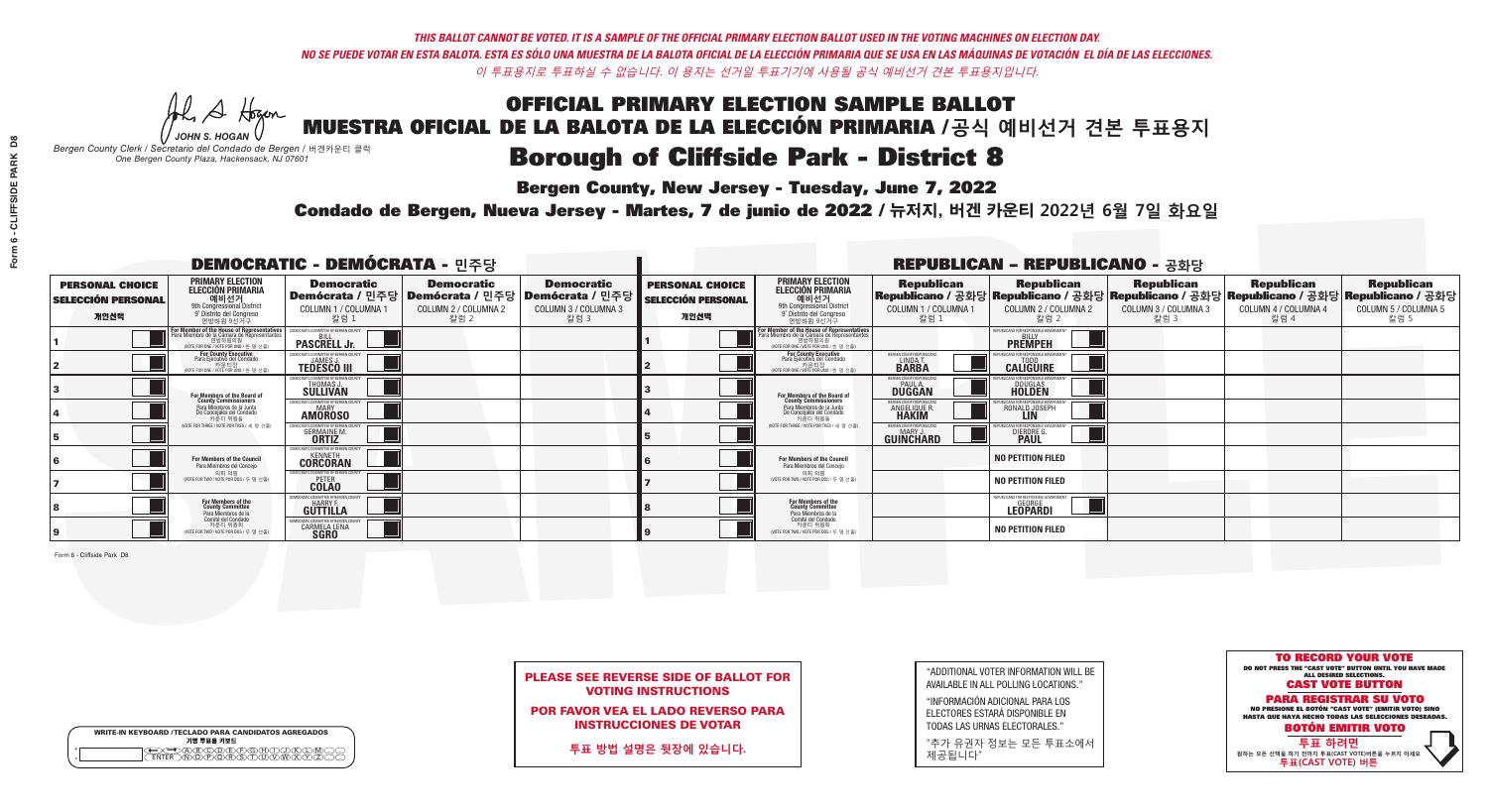**Bergen County, New Jersey - Tuesday, June 7, 2022** 

A Hogen *JOHN S. HOGAN*

|        | <b>WRITE-IN KEYBOARD /TECLADO PARA CANDIDATOS AGREGADOS</b><br>기명 투표용 키보드 |
|--------|---------------------------------------------------------------------------|
| o<br>o | DA BOO DE POHO DA KO<br>DIN Q PORSTUDIMIZIO                               |

*Bergen County Clerk / Secretario del Condado de Bergen /* 버겐카운티 클럭 *One Bergen County Plaza, Hackensack, NJ 07601*



PLEASE SEE REVERSE SIDE OF BALLOT FOR VOTING INSTRUCTIONS

POR FAVOR VEA EL LADO REVERSO PARA INSTRUCCIONES DE VOTAR

**투표 방법 설명은 뒷장에 있습니다.**

| "ADDITIONAL VOTER INFORMATION WILL BE |
|---------------------------------------|
| AVAILABLE IN ALL POLLING LOCATIONS."  |

"INFORMACIÓN ADICIONAL PARA LOS ELECTORES ESTARÁ DISPONIBLE EN TODAS LAS URNAS ELECTORALES."

"추가 유권자 정보는 모든 투표소에서 제공됩니다"

Condado de Bergen, Nueva Jersey - Martes, 7 de junio de 2022 / 뉴저지, 버겐 카운티 2022년 6월 7일 화요일 *One Bergen County Plaza, Hackensack, NJ 07601*

| <b>DEMOCRATIC - DEMÓCRATA - 민주당</b>                         |                                                                                                                                                          |                                                                                      |                                                   |                                                                                                        |                                                             |                                                                                                                                    |                                                                      | <b>REPUBLICAN - REPUBLICANO - 공화당</b>                                                                                                          |                                            |                                                   |                                                   |
|-------------------------------------------------------------|----------------------------------------------------------------------------------------------------------------------------------------------------------|--------------------------------------------------------------------------------------|---------------------------------------------------|--------------------------------------------------------------------------------------------------------|-------------------------------------------------------------|------------------------------------------------------------------------------------------------------------------------------------|----------------------------------------------------------------------|------------------------------------------------------------------------------------------------------------------------------------------------|--------------------------------------------|---------------------------------------------------|---------------------------------------------------|
| <b>PERSONAL CHOICE</b><br><b>SELECCIÓN PERSONAL</b><br>개인선택 | <b>PRIMARY ELECTION</b><br><b>ELECCIÓN PRIMARIA</b><br>예비선거<br>9th Congressional District<br>9° Distrito del Congreso<br>연방하원 9선거구                       | <b>Democratic</b><br>COLUMN 1 / COLUMNA<br>칼럼 :                                      | <b>Democratic</b><br>COLUMN 2 / COLUMNA 2<br>칼럼 2 | <b>Democratic</b><br>│Demócrata / 민주당│Demócrata / 민주당│Demócrata / 민주당┃<br>COLUMN 3 / COLUMNA 3<br>칼럼 3 | <b>PERSONAL CHOICE</b><br><b>SELECCIÓN PERSONAL</b><br>개인선택 | <b>PRIMARY ELECTION</b><br>ELECCIÓN PRIMARIA<br>9th Congressional District<br>9° Distrito del Congreso<br>연방하원 9선거구                | <b>Republican</b><br>COLUMN 1 / COLUMNA 1<br>칼럼                      | <b>Republican</b><br>Republicano / 공화당 Republicano / 공화당 Republicano / 공화당 Republicano / 공화당 Republicano / 공화당<br>COLUMN 2 / COLUMNA 2<br>칼럼 2 | Republican<br>COLUMN 3 / COLUMNA 3<br>칼럼 3 | <b>Republican</b><br>COLUMN 4 / COLUMNA 4<br>칼럼 4 | <b>Republican</b><br>COLUMN 5 / COLUMNA 5<br>칼럼 5 |
|                                                             | <mark>or Member of the House of Representatives</mark><br>ara Miembro de la Cámara de Representantes<br>연방하원의원<br>(VOTE FOR ONE / VOTE POR UNO / 한 명 선출) | <b>PASCRELL Jr.</b>                                                                  |                                                   |                                                                                                        |                                                             | For Member of the House of Representatives<br>Para Miembro de la Cámara de Representantes<br>WOTE FOR ONE / VOTE POR UNO / 한 명 선출) |                                                                      | PUBLICANS FOR RESPONSIBLE GO<br><b>PREMPEH</b>                                                                                                 |                                            |                                                   |                                                   |
|                                                             | For County Executive<br>Para Ejecutivo del Condado<br>가운티장<br>(VOTE FOR ONE / VOTE POR UNO / 한 명 선출)                                                     | <b>EMOCRATIC COMMITTEE OF BERGEN COUNTY</b><br><b>JAMES J.</b><br><b>TEDESCO III</b> |                                                   |                                                                                                        |                                                             | For County Executive<br>Para Ejecutivo del Condado<br>카운티장<br>(VOTE FOR ONE / VOTE POR UNO / 한 명 선출)                               | BERGEN COUNTY REPUBLICAN<br>LINDA T.<br><b>BARBA</b>                 | <b>CALIGUIRE</b>                                                                                                                               |                                            |                                                   |                                                   |
|                                                             | For Members of the Board of<br>County Commissioners                                                                                                      | MOCRATIC COMMITTEE OF BERGEN COUNT<br>THOMAS J.                                      |                                                   |                                                                                                        |                                                             | For Members of the Board of<br>County Commissioners                                                                                | ERGEN COUNTY REPUBLICAN<br><b>DUGGAN</b>                             | <b>DOUGLAS</b><br><b>HOLDEN</b>                                                                                                                |                                            |                                                   |                                                   |
|                                                             | Para Miembros de la Junta<br>De Concejales del Condado<br>카우티 위원들                                                                                        | MOCRATIC COMMITTEE OF BERGEN COUNTY<br><b>MARY</b><br><b>AMOROSO</b>                 |                                                   |                                                                                                        |                                                             | Para Miembros de la Junta<br>De Concejales del Condado<br>카우티 위원들                                                                  | <b>FRGEN COUNTY REPUBLICAN</b><br><b>ANGELIQUE F</b><br><b>HAKIM</b> | RONALD JOSEPH<br><b>LIN</b>                                                                                                                    |                                            |                                                   |                                                   |
|                                                             | NOTE FOR THREE / VOTE POR TRES / 세 명 선출)                                                                                                                 | TIC COMMITTEE OF BERGEN COUNT<br><b>GERMAINE M.</b><br><b>ORTIZ</b>                  |                                                   |                                                                                                        |                                                             | (VOTE FOR THREE / VOTE POR TRES / 세 명 선출)                                                                                          | ERGEN COUNTY REPUBLICANS<br>MARY J<br>GUINCHARD                      | DIERDRE G                                                                                                                                      |                                            |                                                   |                                                   |
|                                                             | For Members of the Council<br>Para Miembros del Conceio                                                                                                  | MOCRATIC COMMITTEE OF BERGEN COUNTY<br><b>CORCORAN</b>                               |                                                   |                                                                                                        |                                                             | <b>For Members of the Council</b><br>Para Miembros del Conceio                                                                     |                                                                      | <b>NO PETITION FILED</b>                                                                                                                       |                                            |                                                   |                                                   |
|                                                             | 의회 의원<br>(VOTE FOR TWO / VOTE POR DOS / 두 명 선출)                                                                                                          | EMOCRATIC COMMITTEE OF BERGEN COUNTY<br><b>COLAO</b>                                 |                                                   |                                                                                                        |                                                             | 의회 의원<br>NOTE FOR TWO / VOTE POR DOS / 두 명 선출)                                                                                     |                                                                      | <b>NO PETITION FILED</b>                                                                                                                       |                                            |                                                   |                                                   |
|                                                             | For Members of the<br>County Committee<br>Para Miembros de la                                                                                            | OCRATIC COMMITTEE OF BEBGEN CO<br>COLA Jr.                                           |                                                   |                                                                                                        |                                                             | For Members of the<br>County Committee<br>Para Miembros de la<br>Comité del Condado                                                |                                                                      | <b>IFPUBLICANS FOR RESPONSIBLE GOVERNMENT</b><br>DELUCIA                                                                                       |                                            |                                                   |                                                   |
|                                                             | Comité del Condado<br>카운티 위원회<br>(VOTE FOR TWO / VOTE POR DOS / 두 명 선출)                                                                                  | CRATIC COMMITTEE OF BERGEN CO<br><b>MURTAGH</b>                                      |                                                   |                                                                                                        |                                                             | 카운티 위원회<br>(VOTE FOR TWO / VOTE POR DOS / 두 명 선출)                                                                                  |                                                                      | <b>NO PETITION FILED</b>                                                                                                                       |                                            |                                                   |                                                   |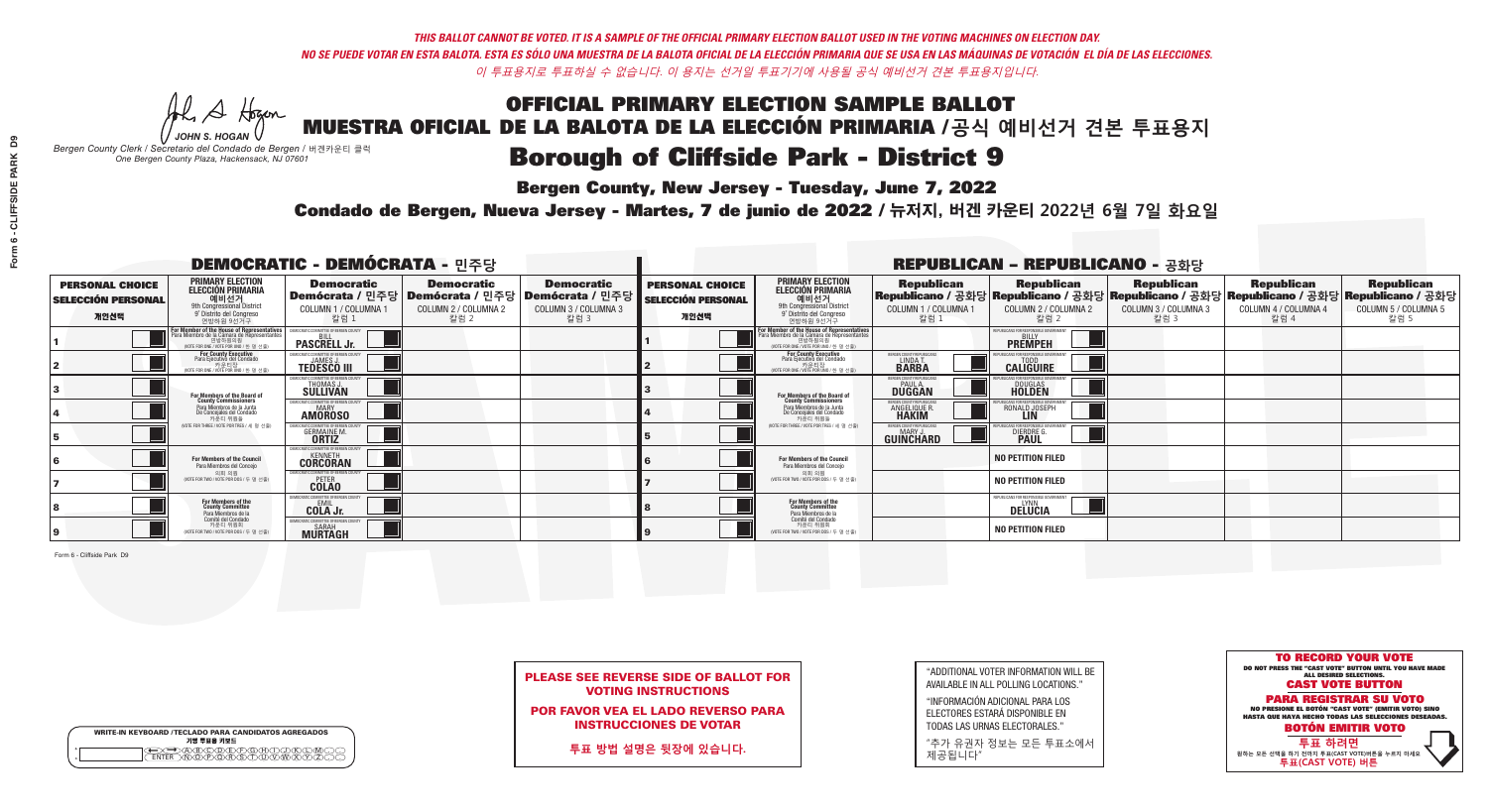**Bergen County, New Jersey - Tuesday, June 7, 2022** 

A Hogen *JOHN S. HOGAN*

| <b>WRITE-IN KEYBOARD /TECLADO PARA CANDIDATOS AGREGADOS</b><br>기명 투표용 키보드 |  |
|---------------------------------------------------------------------------|--|
| A®©®®®®®©©®<br>™®®®®®©™™®®                                                |  |

*Bergen County Clerk / Secretario del Condado de Bergen /* 버겐카운티 클럭 *One Bergen County Plaza, Hackensack, NJ 07601*



PLEASE SEE REVERSE SIDE OF BALLOT FOR VOTING INSTRUCTIONS

POR FAVOR VEA EL LADO REVERSO PARA INSTRUCCIONES DE VOTAR

**투표 방법 설명은 뒷장에 있습니다.**

"ADDITIONAL VOTER INFORMATION WILL BE AVAILABLE IN ALL POLLING LOCATIONS."

"INFORMACIÓN ADICIONAL PARA LOS ELECTORES ESTARÁ DISPONIBLE EN TODAS LAS URNAS ELECTORALES."

"추가 유권자 정보는 모든 투표소에서 제공됩니다"

Condado de Bergen, Nueva Jersey - Martes, 7 de junio de 2022 / 뉴저지, 버겐 카운티 2022년 6월 7일 화요일 *One Bergen County Plaza, Hackensack, NJ 07601*

| <b>DEMOCRATIC - DEMÓCRATA - 민주당</b>                         |                                                                                                                                             |                                                                                                        |                                                   |                                                   |                                                             |                                                                                                                                               |                                                            | <b>REPUBLICAN - REPUBLICANO - 공화당</b>                                                                                                          |                                                   |                                                   |                                                   |
|-------------------------------------------------------------|---------------------------------------------------------------------------------------------------------------------------------------------|--------------------------------------------------------------------------------------------------------|---------------------------------------------------|---------------------------------------------------|-------------------------------------------------------------|-----------------------------------------------------------------------------------------------------------------------------------------------|------------------------------------------------------------|------------------------------------------------------------------------------------------------------------------------------------------------|---------------------------------------------------|---------------------------------------------------|---------------------------------------------------|
| <b>PERSONAL CHOICE</b><br><b>SELECCIÓN PERSONAL</b><br>개인선택 | <b>PRIMARY ELECTION</b><br><b>ELECCIÓN PRIMARIA</b><br>예비선거<br>애비선거<br>9° Distrito del Congreso<br>연방하원 9선거구                                | <b>Democratic</b><br>│Demócrata / 민주당│Demócrata / 민주당│Demócrata / 민주당┃<br>COLUMN 1 / COLUMNA ·<br>칼럼 : | <b>Democratic</b><br>COLUMN 2 / COLUMNA 2<br>칼럼 2 | <b>Democratic</b><br>COLUMN 3 / COLUMNA 3<br>칼럼 3 | <b>PERSONAL CHOICE</b><br><b>SELECCIÓN PERSONAL</b><br>개인선택 | <b>PRIMARY ELECTION</b><br>ELECCIÓN PRIMARIA<br>예비선거<br>9th Congressional District<br>9° Distrito del Congreso<br>연방하원 9선거구                   | <b>Republican</b><br>COLUMN 1 / COLUMNA 1<br>칼럼 :          | <b>Republican</b><br>Republicano / 공화당 Republicano / 공화당 Republicano / 공화당 Republicano / 공화당 Republicano / 공화당<br>COLUMN 2 / COLUMNA 2<br>칼럼 2 | <b>Republican</b><br>COLUMN 3 / COLUMNA 3<br>칼럼 3 | <b>Republican</b><br>COLUMN 4 / COLUMNA 4<br>칼럼 4 | <b>Republican</b><br>COLUMN 5 / COLUMNA 5<br>칼럼 5 |
|                                                             | or Member of the House of Representatives<br>ara Miembro de la Cámara de Representantes<br>연방하원의원<br>(VOTE FOR ONE / VOTE POR UNO / 한 명 선출) | CRATIC COMMITTEE OF BERGEN CI<br><b>PASCRELL Jr.</b>                                                   |                                                   |                                                   |                                                             | For Member of the House of Representatives<br>Para Miembro de la Cámara de Representantes<br>연방하원의원<br>(VOTE FOR ONE / VOTE POR UNO / 한 명 선출) |                                                            | PUBLICANS FOR RESPONSIBLE GOVERNM<br><b>PREMPEH</b>                                                                                            |                                                   |                                                   |                                                   |
|                                                             | For County Executive<br>Para Ejecutivo del Condado<br>(VOTE FOR ONE / VOTE POR UNO / 한 명 선출)                                                | EMOCRATIC COMMITTEE OF BERGEN COUNTY<br><b>TEDESCO III</b>                                             |                                                   |                                                   |                                                             | For County Executive<br>Para Ejecutivo del Condado<br>. 카운티장<br>(VOTE FOR ONE / VOTE POR UNO / 한 명 선출)                                        | BERGEN COUNTY REPUBLICAN<br>LINDA T.                       | <b>CALIGUIRE</b>                                                                                                                               |                                                   |                                                   |                                                   |
|                                                             | For Members of the Board of<br>County Commissioners                                                                                         | MOCRATIC COMMITTEE OF BERGEN COUNTY<br>THOMAS J.                                                       |                                                   |                                                   |                                                             | For Members of the Board of<br>County Commissioners                                                                                           | ERGEN COUNTY REPUBLICAN<br><b>PAUL A.</b><br><b>DUGGAN</b> | <b>DOUGLAS</b>                                                                                                                                 |                                                   |                                                   |                                                   |
|                                                             | Para Miembros de la Junta<br>De Concejales del Condado<br>카우티 위원들                                                                           | MOCRATIC COMMITTEE OF BERGEN COUNTY<br><b>AMOROSO</b>                                                  |                                                   |                                                   |                                                             | Para Miembros de la Junta<br>De Concejales del Condado<br>카운티 위원들                                                                             | ERGEN COUNTY REPUBLICAN<br>ANGELIQUE R                     | RONALD JOSEPH                                                                                                                                  |                                                   |                                                   |                                                   |
|                                                             | (VOTE FOR THREE / VOTE POR TRES / 세 명 선출)                                                                                                   | ATIC COMMITTEE OF BERGEN COUN<br><b>GERMAINE M.</b>                                                    |                                                   |                                                   |                                                             | (VOTE FOR THREE / VOTE POR TRES / 세 명 선출)                                                                                                     | ERGEN COUNTY REPUBLICANS<br>MARY J<br>GUINCHARD            | DIERDRE G                                                                                                                                      |                                                   |                                                   |                                                   |
|                                                             | For Members of the Council<br>Para Miembros del Conceio                                                                                     | MOCRATIC COMMITTEE OF BERGEN COUNTY<br><b>CORCORAN</b>                                                 |                                                   |                                                   |                                                             | <b>For Members of the Council</b><br>Para Miembros del Conceio                                                                                |                                                            | <b>NO PETITION FILED</b>                                                                                                                       |                                                   |                                                   |                                                   |
|                                                             | 의회 의원<br>(VOTE FOR TWO / VOTE POR DOS / 두 명 선출)                                                                                             | EMOCRATIC COMMITTEE OF BERGEN COUNTY<br><b>COLAO</b>                                                   |                                                   |                                                   |                                                             | 의회 의원<br>NOTE FOR TWO / VOTE POR DOS / 두 명 선출)                                                                                                |                                                            | <b>NO PETITION FILED</b>                                                                                                                       |                                                   |                                                   |                                                   |
|                                                             | For Members of the<br>County Committee<br>Para Miembros de la                                                                               | <b>MOCRATIC COMMITTEE OF BERGEN CO</b><br><b>FARRELL</b>                                               |                                                   |                                                   |                                                             | For Members of the<br>County Committee<br>Para Miembros de la<br>Comité del Condado                                                           |                                                            | <b>NO PETITION FILED</b>                                                                                                                       |                                                   |                                                   |                                                   |
|                                                             | Comité del Condado<br>카운티 위원회<br>(VOTE FOR TWO / VOTE POR DOS / 두 명 선출)                                                                     | <b>CRATIC COMMITTEE OF BEBGEN C</b><br><b>BARBARA</b><br><b>BRACCO</b>                                 |                                                   |                                                   |                                                             | 카운티 위원회<br>(VOTE FOR TWO / VOTE POR DOS / 두 명 선출)                                                                                             |                                                            | <b>NO PETITION FILED</b>                                                                                                                       |                                                   |                                                   |                                                   |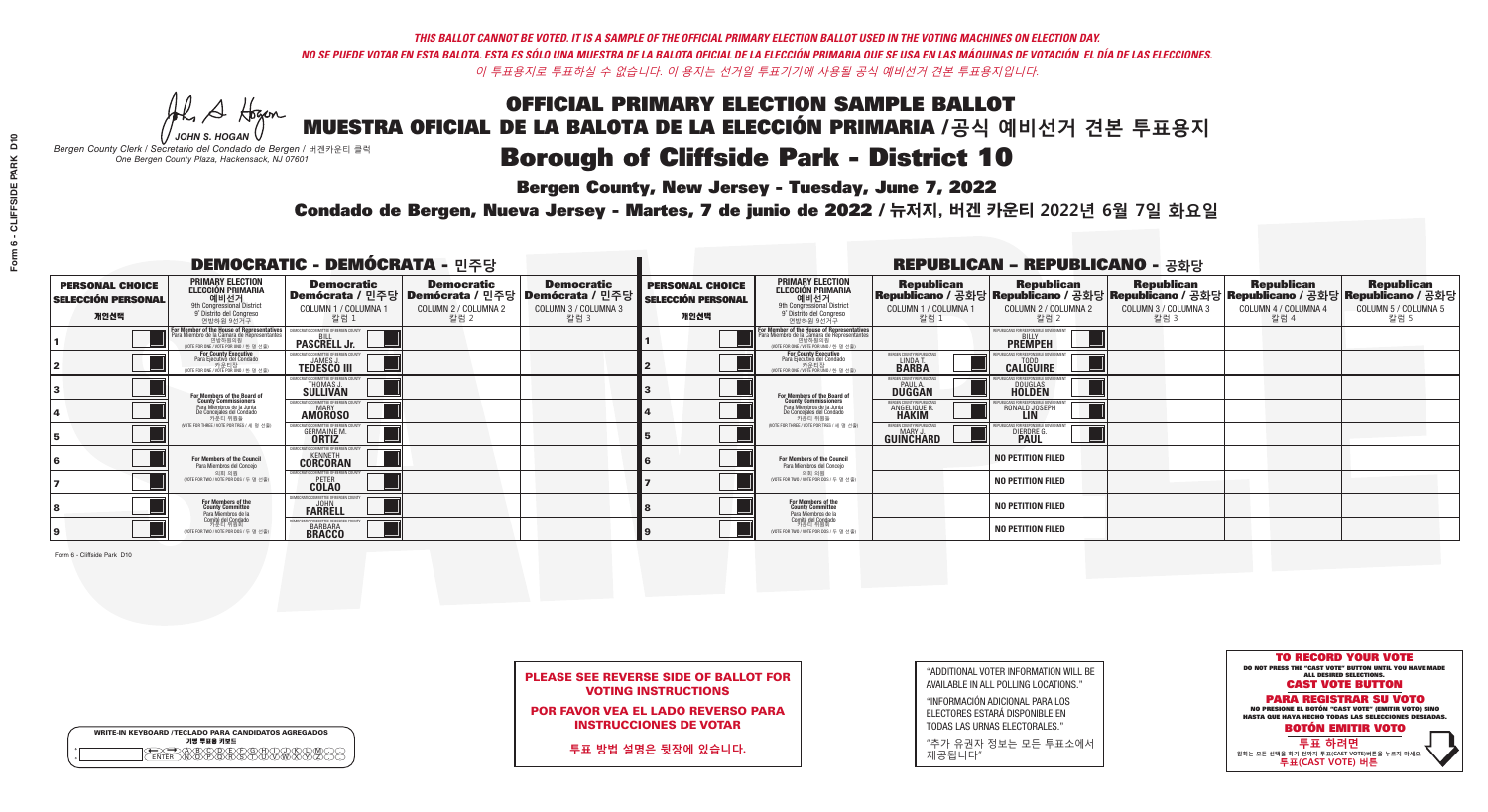**Bergen County, New Jersey - Tuesday, June 7, 2022** 

A Hogen *JOHN S. HOGAN*

| <b>WRITE-IN KEYBOARD /TECLADO PARA CANDIDATOS AGREGADOS</b><br>기명 투표용 키보드 |  |
|---------------------------------------------------------------------------|--|
| A®©®®©©®®©©®<br>™™™®®®®©™™™®                                              |  |

*Bergen County Clerk / Secretario del Condado de Bergen /* 버겐카운티 클럭 *One Bergen County Plaza, Hackensack, NJ 07601*



PLEASE SEE REVERSE SIDE OF BALLOT FOR VOTING INSTRUCTIONS

POR FAVOR VEA EL LADO REVERSO PARA INSTRUCCIONES DE VOTAR

**투표 방법 설명은 뒷장에 있습니다.**

| "ADDITIONAL VOTER INFORMATION WILL BE |
|---------------------------------------|
| AVAILABLE IN ALL POLLING LOCATIONS."  |

"INFORMACIÓN ADICIONAL PARA LOS ELECTORES ESTARÁ DISPONIBLE EN TODAS LAS URNAS ELECTORALES."

"추가 유권자 정보는 모든 투표소에서 제공됩니다"

Condado de Bergen, Nueva Jersey - Martes, 7 de junio de 2022 / 뉴저지, 버겐 카운티 2022년 6월 7일 화요일 *One Bergen County Plaza, Hackensack, NJ 07601*

| <b>DEMOCRATIC - DEMÓCRATA - 민주당</b>                         |                                                                                                                                                   |                                                                     |                                                   |                                                                                                        |                                                             |                                                                                                                                               |                                                               | <b>REPUBLICAN - REPUBLICANO - 공화당</b>                                                                                                          |                                                   |                                                   |                                                   |
|-------------------------------------------------------------|---------------------------------------------------------------------------------------------------------------------------------------------------|---------------------------------------------------------------------|---------------------------------------------------|--------------------------------------------------------------------------------------------------------|-------------------------------------------------------------|-----------------------------------------------------------------------------------------------------------------------------------------------|---------------------------------------------------------------|------------------------------------------------------------------------------------------------------------------------------------------------|---------------------------------------------------|---------------------------------------------------|---------------------------------------------------|
| <b>PERSONAL CHOICE</b><br><b>SELECCIÓN PERSONAL</b><br>개인선택 | <b>PRIMARY ELECTION</b><br><b>ELECCIÓN PRIMARIA</b><br>예비선거<br>애비선거<br>9° Distrito del Congreso<br>연방하원 9선거구                                      | <b>Democratic</b><br>COLUMN 1 / COLUMNA 1<br>칼럼 :                   | <b>Democratic</b><br>COLUMN 2 / COLUMNA 2<br>칼럼 2 | <b>Democratic</b><br>│Demócrata / 민주당│Demócrata / 민주당│Demócrata / 민주당┃<br>COLUMN 3 / COLUMNA 3<br>칼럼 3 | <b>PERSONAL CHOICE</b><br><b>SELECCIÓN PERSONAL</b><br>개인선택 | <b>PRIMARY ELECTION</b><br>ELECCIÓN PRIMARIA<br>예비선거<br>9th Congressional District<br>9° Distrito del Congreso<br>연방하원 9선거구                   | <b>Republican</b><br>COLUMN 1 / COLUMNA 1<br>칼럼               | <b>Republican</b><br>Republicano / 공화당 Republicano / 공화당 Republicano / 공화당 Republicano / 공화당 Republicano / 공화당<br>COLUMN 2 / COLUMNA 2<br>칼럼 2 | <b>Republican</b><br>COLUMN 3 / COLUMNA 3<br>칼럼 3 | <b>Republican</b><br>COLUMN 4 / COLUMNA 4<br>칼럼 4 | <b>Republican</b><br>COLUMN 5 / COLUMNA 5<br>칼럼 5 |
|                                                             | <b>r Member of the House of Representatives</b><br>ara Miembro de la Cámara de Representantes<br>연방하원의원<br>(VOTE FOR ONE / VOTE POR UNO / 한 명 선출) | DEMOCRATIC COMMITTEE OF BERGEN C<br><b>PASCRELL Jr.</b>             |                                                   |                                                                                                        |                                                             | For Member of the House of Representatives<br>Para Miembro de la Cámara de Representantes<br>연방하원의원<br>(VOTE FOR ONE / VOTE POR UNO / 한 명 선출) |                                                               | PUBLICANS FOR RESPONSIBLE GOVERNI<br><b>PREMPEH</b>                                                                                            |                                                   |                                                   |                                                   |
|                                                             | <b>For County Executive</b><br>Para Ejecutivo del Condado<br>가운티장<br>(VOTE FOR ONE / VOTE POR UNO / 한 명 선출)                                       | DEMOCRATIC COMMITTEE OF BERGEN COUNTY<br><b>TEDESCO III</b>         |                                                   |                                                                                                        |                                                             | For County Executive<br>Para Ejecutivo del Condado<br>. 카운티장<br>(VOTE FOR ONE / VOTE POR UNO / 한 명 선출)                                        | BERGEN COUNTY REPUBLICAN<br><b>LINDAT</b><br><b>BARBA</b>     | <b>CALIGUIRE</b>                                                                                                                               |                                                   |                                                   |                                                   |
|                                                             | For Members of the Board of<br>County Commissioners                                                                                               | MOCRATIC COMMITTEE OF BERGEN COUNTY<br>THOMAS J.                    |                                                   |                                                                                                        |                                                             | For Members of the Board of<br>County Commissioners                                                                                           | ERGEN COUNTY REPUBLICAN<br><b>PAUL A.</b><br><b>DUGGAN</b>    | <b>DOUGLAS</b>                                                                                                                                 |                                                   |                                                   |                                                   |
|                                                             | Para Miembros de la Junta<br>De Concejales del Condado<br>카우티 위원들                                                                                 | MOCRATIC COMMITTEE OF BERGEN COUNTY<br><b>AMOROSO</b>               |                                                   |                                                                                                        |                                                             | Para Miembros de la Junta<br>De Concejales del Condado<br>카우티 위원들                                                                             | ERGEN COUNTY REPUBLICAN<br><b>ANGELIQUE F</b><br><b>HAKIM</b> | RONALD JOSEPH                                                                                                                                  |                                                   |                                                   |                                                   |
|                                                             | (VOTE FOR THREE / VOTE POR TRES / 세 명 선출)                                                                                                         | ATIC COMMITTEE OF BERGEN COUN<br><b>GERMAINE M.</b><br><b>ORTIZ</b> |                                                   |                                                                                                        |                                                             | (VOTE FOR THREE / VOTE POR TRES / 세 명 선출)                                                                                                     | ERGEN COUNTY REPUBLICANS<br>MARY J<br>GUINCHARD               | DIERDRE G                                                                                                                                      |                                                   |                                                   |                                                   |
|                                                             | <b>For Members of the Council</b><br>Para Miembros del Conceio                                                                                    | MOCRATIC COMMITTEE OF BERGEN COUNT<br><b>CORCORAN</b>               |                                                   |                                                                                                        |                                                             | <b>For Members of the Council</b><br>Para Miembros del Conceio                                                                                |                                                               | <b>NO PETITION FILED</b>                                                                                                                       |                                                   |                                                   |                                                   |
|                                                             | 의회 의원<br>(VOTE FOR TWO / VOTE POR DOS / 두 명 선출)                                                                                                   | EMOCRATIC COMMITTEE OF BERGEN COUNTY<br><b>COLAO</b>                |                                                   |                                                                                                        |                                                             | 의회 의원<br>NOTE FOR TWO / VOTE POR DOS / 두 명 선출)                                                                                                |                                                               | <b>NO PETITION FILED</b>                                                                                                                       |                                                   |                                                   |                                                   |
|                                                             | For Members of the<br>County Committee<br>Para Miembros de la                                                                                     | RATIC COMMITTEE OF BERGEN (<br><b>OERALD</b>                        |                                                   |                                                                                                        |                                                             | For Members of the<br>County Committee<br>Para Miembros de la<br>Comité del Condado                                                           |                                                               | <b>NO PETITION FILED</b>                                                                                                                       |                                                   |                                                   |                                                   |
|                                                             | Comité del Condado<br>카운티 위원회<br>(VOTE FOR TWO / VOTE POR DOS / 두 명 선출)                                                                           | C COMMITTEE OF BERGEN C<br><b>MARGARET</b><br><b>BARRAL</b>         |                                                   |                                                                                                        |                                                             | 카운티 위원회<br>(VOTE FOR TWO / VOTE POR DOS / 두 명 선출)                                                                                             |                                                               | <b>NO PETITION FILED</b>                                                                                                                       |                                                   |                                                   |                                                   |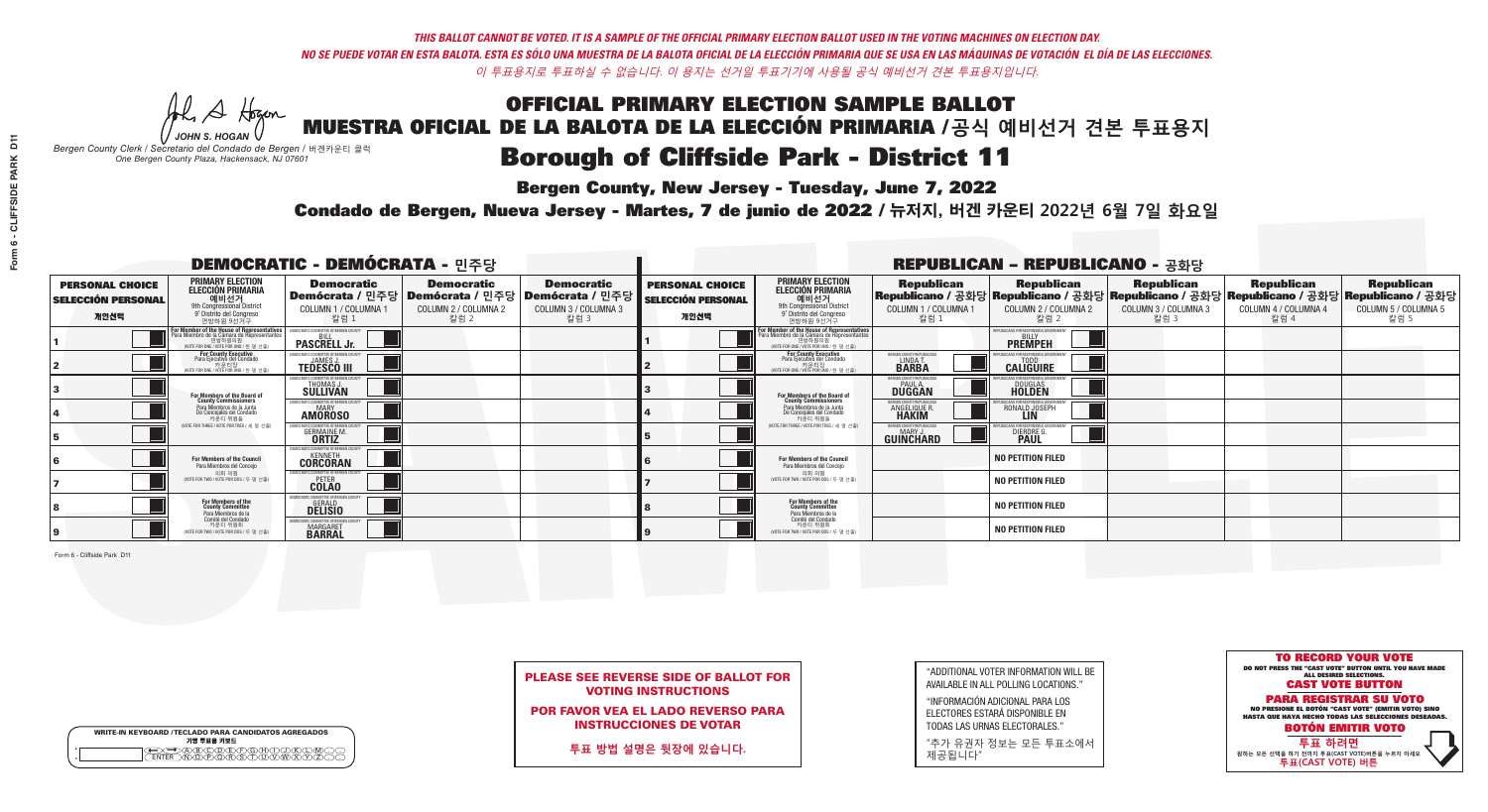**Bergen County, New Jersey - Tuesday, June 7, 2022** 

A Hogen *JOHN S. HOGAN*

| <b>WRITE-IN KEYBOARD /TECLADO PARA CANDIDATOS AGREGADOS</b><br>기명 투표용 키보드 |
|---------------------------------------------------------------------------|
| DA(B)C(D)(E)(F)(G)(H)(T)<br><b>ŇŎĔŎŔĔŔĨ</b>                               |

*Bergen County Clerk / Secretario del Condado de Bergen /* 버겐카운티 클럭 *One Bergen County Plaza, Hackensack, NJ 07601*



PLEASE SEE REVERSE SIDE OF BALLOT FOR VOTING INSTRUCTIONS

POR FAVOR VEA EL LADO REVERSO PARA INSTRUCCIONES DE VOTAR

**투표 방법 설명은 뒷장에 있습니다.**

| "ADDITIONAL VOTER INFORMATION WILL BE |
|---------------------------------------|
| AVAILABLE IN ALL POLLING LOCATIONS."  |

"INFORMACIÓN ADICIONAL PARA LOS ELECTORES ESTARÁ DISPONIBLE EN TODAS LAS URNAS ELECTORALES."

"추가 유권자 정보는 모든 투표소에서 제공됩니다"

Condado de Bergen, Nueva Jersey - Martes, 7 de junio de 2022 / 뉴저지, 버겐 카운티 2022년 6월 7일 화요일 *One Bergen County Plaza, Hackensack, NJ 07601*

| <b>DEMOCRATIC - DEMÓCRATA - 민주당</b>                         |                                                                                                                                                   |                                                                     |                                                   |                                                                                                        |                                                             |                                                                                                                                               |                                                               | <b>REPUBLICAN - REPUBLICANO - 공화당</b>                                                                                                          |                                                   |                                                   |                                                   |
|-------------------------------------------------------------|---------------------------------------------------------------------------------------------------------------------------------------------------|---------------------------------------------------------------------|---------------------------------------------------|--------------------------------------------------------------------------------------------------------|-------------------------------------------------------------|-----------------------------------------------------------------------------------------------------------------------------------------------|---------------------------------------------------------------|------------------------------------------------------------------------------------------------------------------------------------------------|---------------------------------------------------|---------------------------------------------------|---------------------------------------------------|
| <b>PERSONAL CHOICE</b><br><b>SELECCIÓN PERSONAL</b><br>개인선택 | <b>PRIMARY ELECTION</b><br><b>ELECCIÓN PRIMARIA</b><br>예비선거<br>애비선거<br>9° Distrito del Congreso<br>연방하원 9선거구                                      | <b>Democratic</b><br>COLUMN 1 / COLUMNA 1<br>칼럼 :                   | <b>Democratic</b><br>COLUMN 2 / COLUMNA 2<br>칼럼 2 | <b>Democratic</b><br>│Demócrata / 민주당│Demócrata / 민주당│Demócrata / 민주당┃<br>COLUMN 3 / COLUMNA 3<br>칼럼 3 | <b>PERSONAL CHOICE</b><br><b>SELECCIÓN PERSONAL</b><br>개인선택 | <b>PRIMARY ELECTION</b><br>ELECCIÓN PRIMARIA<br>예비선거<br>9th Congressional District<br>9° Distrito del Congreso<br>연방하원 9선거구                   | <b>Republican</b><br>COLUMN 1 / COLUMNA 1<br>칼럼               | <b>Republican</b><br>Republicano / 공화당 Republicano / 공화당 Republicano / 공화당 Republicano / 공화당 Republicano / 공화당<br>COLUMN 2 / COLUMNA 2<br>칼럼 2 | <b>Republican</b><br>COLUMN 3 / COLUMNA 3<br>칼럼 3 | <b>Republican</b><br>COLUMN 4 / COLUMNA 4<br>칼럼 4 | <b>Republican</b><br>COLUMN 5 / COLUMNA 5<br>칼럼 5 |
|                                                             | <b>r Member of the House of Representatives</b><br>ara Miembro de la Cámara de Representantes<br>연방하원의원<br>(VOTE FOR ONE / VOTE POR UNO / 한 명 선출) | DEMOCRATIC COMMITTEE OF BERGEN C<br><b>PASCRELL Jr.</b>             |                                                   |                                                                                                        |                                                             | For Member of the House of Representatives<br>Para Miembro de la Cámara de Representantes<br>연방하원의원<br>(VOTE FOR ONE / VOTE POR UNO / 한 명 선출) |                                                               | PUBLICANS FOR RESPONSIBLE GOVERNM<br><b>PREMPEH</b>                                                                                            |                                                   |                                                   |                                                   |
|                                                             | <b>For County Executive</b><br>Para Ejecutivo del Condado<br>가운티장<br>(VOTE FOR ONE / VOTE POR UNO / 한 명 선출)                                       | DEMOCRATIC COMMITTEE OF BERGEN COUNTY<br><b>TEDESCO III</b>         |                                                   |                                                                                                        |                                                             | For County Executive<br>Para Ejecutivo del Condado<br>. 카운티장<br>(VOTE FOR ONE / VOTE POR UNO / 한 명 선출)                                        | BERGEN COUNTY REPUBLICAN<br><b>LINDAT</b><br><b>BARBA</b>     | <b>CALIGUIRE</b>                                                                                                                               |                                                   |                                                   |                                                   |
|                                                             | For Members of the Board of<br>County Commissioners                                                                                               | MOCRATIC COMMITTEE OF BERGEN COUNTY<br>THOMAS J.                    |                                                   |                                                                                                        |                                                             | For Members of the Board of<br>County Commissioners                                                                                           | ERGEN COUNTY REPUBLICAN<br><b>PAUL A.</b><br><b>DUGGAN</b>    | <b>DOUGLAS</b><br><b>HOLDEN</b>                                                                                                                |                                                   |                                                   |                                                   |
|                                                             | Para Miembros de la Junta<br>De Concejales del Condado<br>카우티 위원들                                                                                 | MOCRATIC COMMITTEE OF BERGEN COUNTY<br><b>AMOROSO</b>               |                                                   |                                                                                                        |                                                             | Para Miembros de la Junta<br>De Concejales del Condado<br>카우티 위원들                                                                             | ERGEN COUNTY REPUBLICAN<br><b>ANGELIQUE F</b><br><b>HAKIM</b> | RONALD JOSEPH                                                                                                                                  |                                                   |                                                   |                                                   |
|                                                             | (VOTE FOR THREE / VOTE POR TRES / 세 명 선출)                                                                                                         | ATIC COMMITTEE OF BERGEN COUN<br><b>GERMAINE M.</b><br><b>ORTIZ</b> |                                                   |                                                                                                        |                                                             | (VOTE FOR THREE / VOTE POR TRES / 세 명 선출)                                                                                                     | ERGEN COUNTY REPUBLICANS<br>MARY J<br>GUINCHARD               | DIERDRE G                                                                                                                                      |                                                   |                                                   |                                                   |
|                                                             | <b>For Members of the Council</b><br>Para Miembros del Conceio                                                                                    | MOCRATIC COMMITTEE OF BERGEN COUNT<br><b>CORCORAN</b>               |                                                   |                                                                                                        |                                                             | <b>For Members of the Council</b><br>Para Miembros del Concejo                                                                                |                                                               | <b>NO PETITION FILED</b>                                                                                                                       |                                                   |                                                   |                                                   |
|                                                             | 의회 의원<br>(VOTE FOR TWO / VOTE POR DOS / 두 명 선출)                                                                                                   | EMOCRATIC COMMITTEE OF BERGEN COUNTY<br><b>COLAO</b>                |                                                   |                                                                                                        |                                                             | 의회 의원<br>NOTE FOR TWO / VOTE POR DOS / 두 명 선출)                                                                                                |                                                               | <b>NO PETITION FILED</b>                                                                                                                       |                                                   |                                                   |                                                   |
|                                                             | For Members of the<br>County Committee<br>Para Miembros de la                                                                                     | CRATIC COMMITTEE OF BERGEN (<br>SHERGOH<br><b>ALKILANI</b>          |                                                   |                                                                                                        |                                                             | For Members of the<br>County Committee<br>Para Miembros de la<br>Comité del Condado                                                           |                                                               | <b>NO PETITION FILED</b>                                                                                                                       |                                                   |                                                   |                                                   |
|                                                             | Comité del Condado<br>카운티 위원회<br>(VOTE FOR TWO / VOTE POR DOS / 두 명 선출)                                                                           | CRATIC COMMITTEE OF BERGEN COL<br><b>PUENTE</b>                     |                                                   |                                                                                                        |                                                             | 카운티 위원회<br>(VOTE FOR TWO / VOTE POR DOS / 두 명 선출)                                                                                             |                                                               | <b>NO PETITION FILED</b>                                                                                                                       |                                                   |                                                   |                                                   |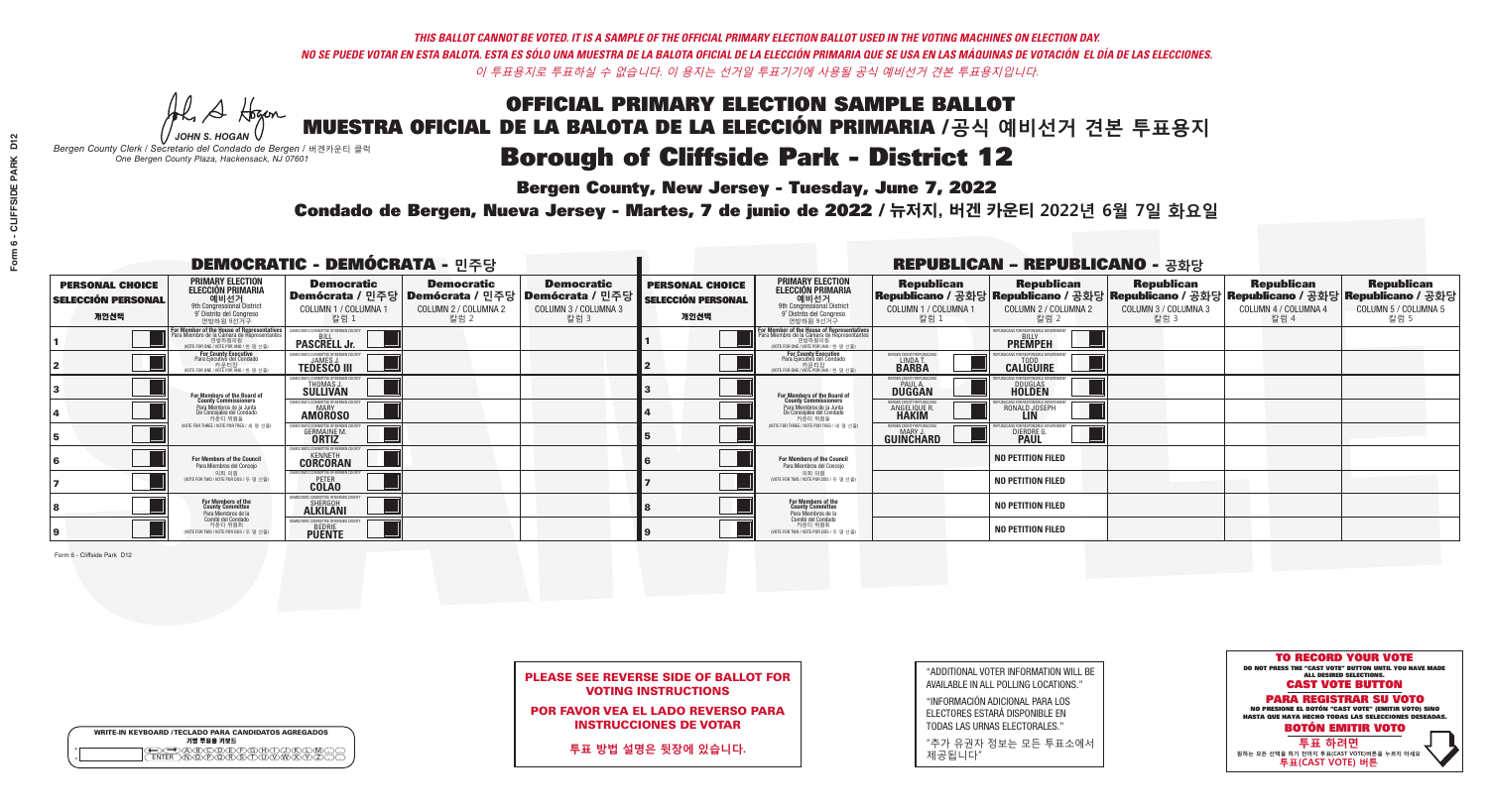**Bergen County, New Jersey - Tuesday, June 7, 2022** 

A Hogen *JOHN S. HOGAN*

|   | <b>WRITE-IN KEYBOARD /TECLADO PARA CANDIDATOS AGREGADOS</b><br>기명 투표용 키보드 |
|---|---------------------------------------------------------------------------|
| o | <b>BODE/FIGHX</b>                                                         |
| o | <u> እቅነሽነጅነጅነች</u>                                                        |

*Bergen County Clerk / Secretario del Condado de Bergen /* 버겐카운티 클럭 *One Bergen County Plaza, Hackensack, NJ 07601*



PLEASE SEE REVERSE SIDE OF BALLOT FOR VOTING INSTRUCTIONS

POR FAVOR VEA EL LADO REVERSO PARA INSTRUCCIONES DE VOTAR

**투표 방법 설명은 뒷장에 있습니다.**

| "ADDITIONAL VOTER INFORMATION WILL BE |
|---------------------------------------|
| AVAILABLE IN ALL POLLING LOCATIONS."  |

"INFORMACIÓN ADICIONAL PARA LOS ELECTORES ESTARÁ DISPONIBLE EN TODAS LAS URNAS ELECTORALES."

"추가 유권자 정보는 모든 투표소에서 제공됩니다"

Condado de Bergen, Nueva Jersey - Martes, 7 de junio de 2022 / 뉴저지, 버겐 카운티 2022년 6월 7일 화요일 *One Bergen County Plaza, Hackensack, NJ 07601*

| <b>DEMOCRATIC - DEMÓCRATA - 민주당</b>                         |                                                                                                                                               |                                                                     |                                                   |                                                                                                        |                                                             |                                                                                                                             |                                                                | <b>REPUBLICAN - REPUBLICANO - 공화당</b>                                                                                                          |                                                   |                                                   |                                                   |
|-------------------------------------------------------------|-----------------------------------------------------------------------------------------------------------------------------------------------|---------------------------------------------------------------------|---------------------------------------------------|--------------------------------------------------------------------------------------------------------|-------------------------------------------------------------|-----------------------------------------------------------------------------------------------------------------------------|----------------------------------------------------------------|------------------------------------------------------------------------------------------------------------------------------------------------|---------------------------------------------------|---------------------------------------------------|---------------------------------------------------|
| <b>PERSONAL CHOICE</b><br><b>SELECCIÓN PERSONAL</b><br>개인선택 | <b>PRIMARY ELECTION</b><br><b>ELECCIÓN PRIMARIA</b><br>예비선거<br><sup>9th</sup> Congressional District<br>9° Distrito del Congreso<br>연방하원 9선거구 | <b>Democratic</b><br>COLUMN 1 / COLUMNA 1<br>칼럼 1                   | <b>Democratic</b><br>COLUMN 2 / COLUMNA 2<br>칼럼 2 | <b>Democratic</b><br>│Demócrata / 민주당│Demócrata / 민주당│Demócrata / 민주당│<br>COLUMN 3 / COLUMNA 3<br>칼럼 3 | <b>PERSONAL CHOICE</b><br><b>SELECCIÓN PERSONAL</b><br>개인선택 | <b>PRIMARY ELECTION</b><br>ELECCIÓN PRIMARIA<br>예비선거<br>9th Congressional District<br>9° Distrito del Congreso<br>연방하원 9선거구 | <b>Republican</b><br>COLUMN 1 / COLUMNA 1<br>칼럼 :              | <b>Republican</b><br>Republicano / 공화당 Republicano / 공화당 Republicano / 공화당 Republicano / 공화당 Republicano / 공화당<br>COLUMN 2 / COLUMNA 2<br>칼럼 2 | <b>Republican</b><br>COLUMN 3 / COLUMNA 3<br>칼럼 3 | <b>Republican</b><br>COLUMN 4 / COLUMNA 4<br>칼럼 4 | <b>Republican</b><br>COLUMN 5 / COLUMNA 5<br>칼럼 5 |
|                                                             | or Member of the House of Representatives<br>ara Miembro de la Cámara de Representantes<br>연방하원의원<br>WOTE FOR ONE / VOTE POR UNO / 한 명 선출     | DEMOCRATIC COMMITTEE OF BERGEN COUNT<br><b>PASCRELL Jr.</b>         |                                                   |                                                                                                        |                                                             | For Member of the House of Representatives<br>Para Miembro de la Cámara de Representantes                                   |                                                                | PUBLICANS FOR RESPONSIBLE GOVERNMEN<br><b>PREMPEH</b>                                                                                          |                                                   |                                                   |                                                   |
|                                                             | <b>For County Executive</b><br>Para Ejecutivo del Condado<br>가운티장 - 카운티장<br>(VOTE FOR ONE / VOTE POR UNO / 한 명 선출)                            | )EMOCRATIC COMMITTEE OF BERGEN COUNT<br><b>TEDESCO III</b>          |                                                   |                                                                                                        |                                                             | For County Executive<br>Para Ejecutivo del Condado<br>WOTE FOR ONE / VOTE POR UNO / 한 명 선출)                                 | BERGEN COUNTY REPUBLICAN<br>LINDA T.                           | <b>CALIGUIRE</b>                                                                                                                               |                                                   |                                                   |                                                   |
|                                                             | For Members of the Board of<br>County Commissioners                                                                                           | MOCRATIC COMMITTEE OF BERGEN COUNTY<br>THOMAS J.                    |                                                   |                                                                                                        |                                                             | For Members of the Board of<br>County Commissioners                                                                         | ERGEN COUNTY REPUBLICAN<br><b>PAUL A.</b><br><b>DUGGAN</b>     | <b>DOUGLAS</b>                                                                                                                                 |                                                   |                                                   |                                                   |
|                                                             | Para Miembros de la Junta<br>De Concejales del Condado<br>카우티 위원들                                                                             | <b><i>MOCRATIC COMMITTEE OF BERGEN COUNTY</i></b><br><b>AMOROSO</b> |                                                   |                                                                                                        |                                                             | Para Miembros de la Junta<br>De Concejales del Condado<br>카우티 위원들                                                           | <b>ERGEN COUNTY REPUBLICAN</b><br><b>ANGELIQUE R<br/>HAKIM</b> | RONALD JOSEPH                                                                                                                                  |                                                   |                                                   |                                                   |
|                                                             | NOTE FOR THREE / VOTE POR TRES / 세 명 선출)                                                                                                      | RATIC COMMITTEE OF BERGEN COUN'<br><b>GERMAINE M.</b>               |                                                   |                                                                                                        |                                                             | (VOTE FOR THREE / VOTE POR TRES / 세 명 선출)                                                                                   | ERGEN COUNTY REPUBLICANS<br>MARY J<br>GUINCHARD                | <b>DIERDRE G</b><br><b>PAUL</b>                                                                                                                |                                                   |                                                   |                                                   |
|                                                             | <b>For Members of the Council</b><br>Para Miembros del Conceio                                                                                | <b><i>MOCRATIC COMMITTEE OF BERGEN COL</i></b><br><b>CORCORAN</b>   |                                                   |                                                                                                        |                                                             | <b>For Members of the Council</b><br>Para Miembros del Conceio                                                              |                                                                | <b>NO PETITION FILED</b>                                                                                                                       |                                                   |                                                   |                                                   |
|                                                             | 의회 의원<br>(VOTE FOR TWO / VOTE POR DOS / 두 명 선출)                                                                                               | <b>EMOCRATIC COMMITTEE OF BERGEN COUNTY</b><br><b>COLAO</b>         |                                                   |                                                                                                        |                                                             | 의회 의원<br>NOTE FOR TWO / VOTE POR DOS / 두 명 선출)                                                                              |                                                                | <b>NO PETITION FILED</b>                                                                                                                       |                                                   |                                                   |                                                   |
|                                                             | For Members of the<br>County Committee<br>Para Miembros de la                                                                                 | MOCRATIC COMMITTEE OF BERGEN<br><b>YESILTEPE</b>                    |                                                   |                                                                                                        |                                                             | For Members of the<br>County Committee<br>Para Miembros de la<br>Comité del Condado                                         |                                                                | IFPUBLICANS FOR RESPONSIBLE GO<br>MITCHELL                                                                                                     |                                                   |                                                   |                                                   |
|                                                             | Comité del Condado<br>카운티 위원회<br>(VOTE FOR TWO / VOTE POR DOS / 두 명 선출)                                                                       | EMOCRATIC COMMITTEE OF RERGEN CO<br><b>CERRITELLI</b>               |                                                   |                                                                                                        |                                                             | 카운티 위원회<br>NOTE FOR TWO / VOTE POR DOS / 두 명 선출)                                                                            |                                                                | <b>NO PETITION FILED</b>                                                                                                                       |                                                   |                                                   |                                                   |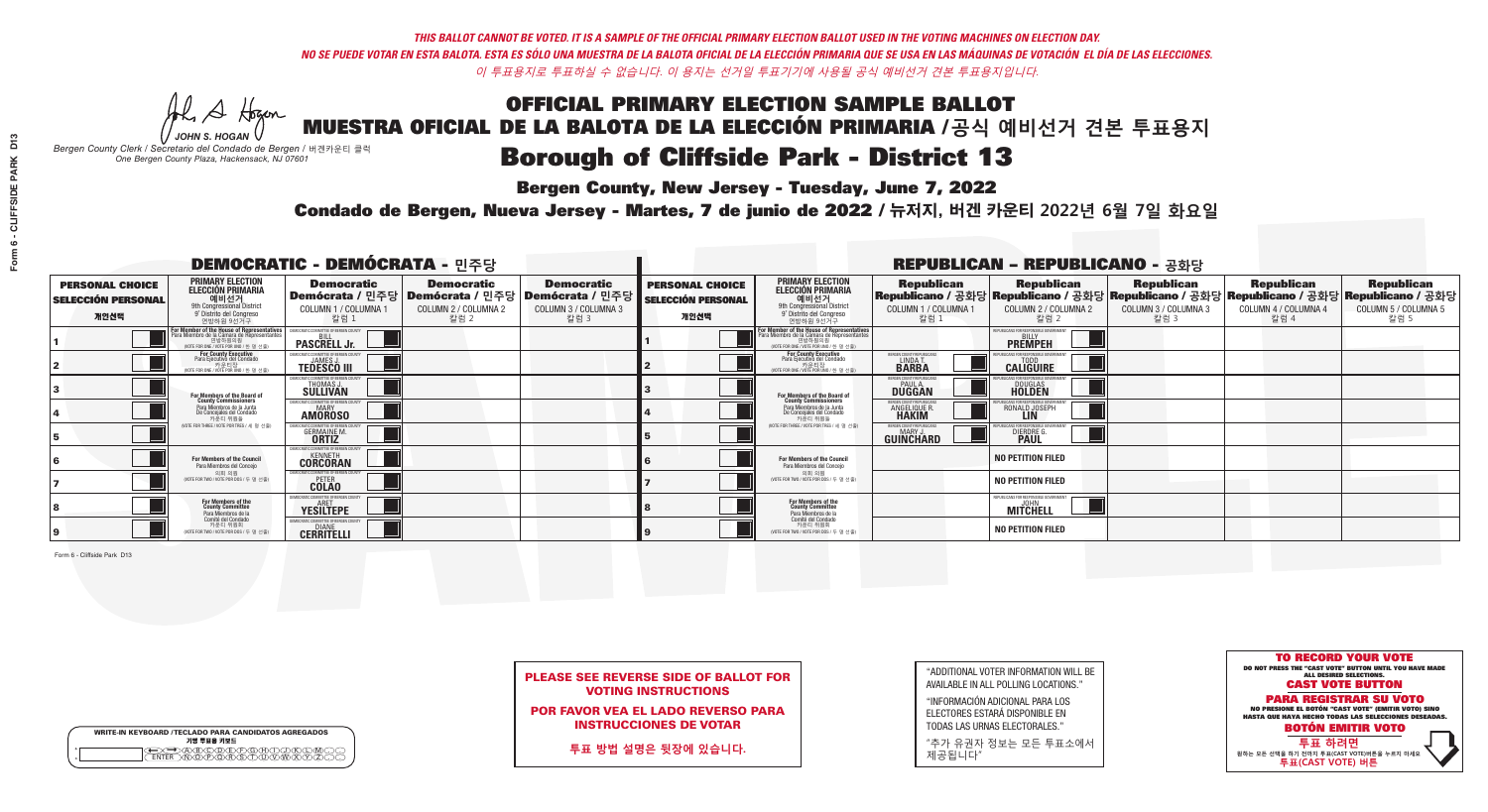**Bergen County, New Jersey - Tuesday, June 7, 2022** 

A Hogen *JOHN S. HOGAN*

| <b>WRITE-IN KEYBOARD /TECLADO PARA CANDIDATOS AGREGADOS</b><br>기명 투표용 키보드 |  |
|---------------------------------------------------------------------------|--|
| )BCDDE/F)G/H)(T)<br>ነ <u>ቅ</u> ለአል የአ                                     |  |

*Bergen County Clerk / Secretario del Condado de Bergen /* 버겐카운티 클럭 *One Bergen County Plaza, Hackensack, NJ 07601*



PLEASE SEE REVERSE SIDE OF BALLOT FOR VOTING INSTRUCTIONS

POR FAVOR VEA EL LADO REVERSO PARA INSTRUCCIONES DE VOTAR

**투표 방법 설명은 뒷장에 있습니다.**

"ADDITIONAL VOTER INFORMATION WILL BE AVAILABLE IN ALL POLLING LOCATIONS."

"INFORMACIÓN ADICIONAL PARA LOS ELECTORES ESTARÁ DISPONIBLE EN TODAS LAS URNAS ELECTORALES."

"추가 유권자 정보는 모든 투표소에서 제공됩니다"

Condado de Bergen, Nueva Jersey - Martes, 7 de junio de 2022 / 뉴저지, 버겐 카운티 2022년 6월 7일 화요일 *One Bergen County Plaza, Hackensack, NJ 07601*

| <b>DEMOCRATIC - DEMÓCRATA - 민주당</b>                         |                                                                                                                                             |                                                                        |                                                   |                                                                                            | <b>REPUBLICAN - REPUBLICANO - 공화당</b>                       |                                                                                                                                                       |                                                               |                                                                                                                                                |                                                   |                                                   |                                                   |
|-------------------------------------------------------------|---------------------------------------------------------------------------------------------------------------------------------------------|------------------------------------------------------------------------|---------------------------------------------------|--------------------------------------------------------------------------------------------|-------------------------------------------------------------|-------------------------------------------------------------------------------------------------------------------------------------------------------|---------------------------------------------------------------|------------------------------------------------------------------------------------------------------------------------------------------------|---------------------------------------------------|---------------------------------------------------|---------------------------------------------------|
| <b>PERSONAL CHOICE</b><br><b>SELECCIÓN PERSONAL</b><br>개인선택 | <b>PRIMARY ELECTION</b><br>ELECCIÓN PRIMARIA<br>예비선거<br><sup>9th</sup> Congressional District<br>9° Distrito del Congreso<br>연방하원 9선거구      | <b>Democratic</b><br>│Demócrata / 민주당│<br>COLUMN 1 / COLUMNA 1<br>칼럼 : | <b>Democratic</b><br>COLUMN 2 / COLUMNA 2<br>칼럼 2 | <b>Democratic</b><br>  Demócrata / 민주당   Demócrata / 민주당  <br>COLUMN 3 / COLUMNA 3<br>칼럼 3 | <b>PERSONAL CHOICE</b><br><b>SELECCIÓN PERSONAL</b><br>개인선택 | <b>PRIMARY ELECTION</b><br>ELECCIÓN PRIMARIA<br>예비선거<br>9th Congressional District<br>9° Distrito del Congreso<br>연방하원 9선거구                           | <b>Republican</b><br>COLUMN 1 / COLUMNA 1<br>칼럼               | <b>Republican</b><br>Republicano / 공화당 Republicano / 공화당 Republicano / 공화당 Republicano / 공화당 Republicano / 공화당<br>COLUMN 2 / COLUMNA 2<br>칼럼 2 | <b>Republican</b><br>COLUMN 3 / COLUMNA 3<br>칼럼 3 | <b>Republican</b><br>COLUMN 4 / COLUMNA 4<br>칼럼 4 | <b>Republican</b><br>COLUMN 5 / COLUMNA 5<br>칼럼 5 |
|                                                             | or Member of the House of Representatives<br>ara Miembro de la Cámara de Representantes<br>연방하원의원<br>(VOTE FOR ONE / VOTE POR UNO / 한 명 선출) | CRATIC COMMITTEE OF BERGEN CI<br><b>PASCRELL Jr.</b>                   |                                                   |                                                                                            |                                                             | <b>For Member of the House of Representatives<br/>Para Miembro de la Cámara de Representantes</b><br>연방하원의원<br>(VOTE FOR ONE / VOTE POR UNO / 한 명 선출) |                                                               | PUBLICANS FOR RESPONSIBLE GOVERNI<br><b>PREMPEH</b>                                                                                            |                                                   |                                                   |                                                   |
|                                                             | <b>For County Executive</b><br>Para Ejecutivo del Condado<br>(VOTE FOR ONE / VOTE POR UNO / 한 명 선출)                                         | EMOCRATIC COMMITTEE OF BERGEN COUNTY<br><b>TEDESCO III</b>             |                                                   |                                                                                            |                                                             | For County Executive<br>Para Ejecutivo del Condado<br>카운티장<br>(VOTE FOR ONE / VOTE POR UNO / 한 명 선출)                                                  | BERGEN COUNTY REPUBLICAN<br><b>LINDAT</b><br><b>BARBA</b>     | <b>CALIGUIRE</b>                                                                                                                               |                                                   |                                                   |                                                   |
|                                                             | For Members of the Board of<br>County Commissioners                                                                                         | MOCRATIC COMMITTEE OF BERGEN COUNTY<br>THOMAS J.                       |                                                   |                                                                                            |                                                             | For Members of the Board of<br>County Commissioners                                                                                                   | ERGEN COUNTY REPUBLICAN<br><b>PAUL A.</b><br><b>DUGGAN</b>    | <b>DOUGLAS</b>                                                                                                                                 |                                                   |                                                   |                                                   |
|                                                             | Para Miembros de la Junta<br>De Concejales del Condado<br>카우티 위원들                                                                           | MOCRATIC COMMITTEE OF BERGEN COUNTY<br><b>AMOROSO</b>                  |                                                   |                                                                                            |                                                             | Para Miembros de la Junta<br>De Concejales del Condado<br>카우티 위원들                                                                                     | ERGEN COUNTY REPUBLICAN<br><b>ANGELIQUE F</b><br><b>HAKIM</b> | RONALD JOSEPH                                                                                                                                  |                                                   |                                                   |                                                   |
|                                                             | (VOTE FOR THREE / VOTE POR TRES / 세 명 선출)                                                                                                   | <b>ITIC COMMITTEE OF BERGEN CO</b><br><b>GERMAINE M.</b>               |                                                   |                                                                                            |                                                             | (VOTE FOR THREE / VOTE POR TRES / 세 명 선출)                                                                                                             | ERGEN COUNTY REPUBLICANS<br>MARY J<br>GUINCHARD               | DIERDRE G                                                                                                                                      |                                                   |                                                   |                                                   |
|                                                             | For Members of the Council<br>Para Miembros del Conceio                                                                                     | MOCRATIC COMMITTEE OF BERGEN COUNTY<br><b>CORCORAN</b>                 |                                                   |                                                                                            |                                                             | <b>For Members of the Council</b><br>Para Miembros del Concejo                                                                                        |                                                               | <b>NO PETITION FILED</b>                                                                                                                       |                                                   |                                                   |                                                   |
|                                                             | 의회 의원<br>(VOTE FOR TWO / VOTE POR DOS / 두 명 선출)                                                                                             | EMOCRATIC COMMITTEE OF BERGEN COUNTY<br><b>COLAO</b>                   |                                                   |                                                                                            |                                                             | 의회 의원<br>NOTE FOR TWO / VOTE POR DOS / 두 명 선출)                                                                                                        |                                                               | <b>NO PETITION FILED</b>                                                                                                                       |                                                   |                                                   |                                                   |
|                                                             | For Members of the<br>County Committee<br>Para Miembros de la                                                                               | <b>MOCRATIC COMMITTEE OF BERGEN CO</b><br><b>CANDELA</b>               |                                                   |                                                                                            |                                                             | For Members of the<br>County Committee<br>Para Miembros de la<br>Comité del Condado                                                                   |                                                               | <b>NO PETITION FILED</b>                                                                                                                       |                                                   |                                                   |                                                   |
|                                                             | Comité del Condado<br>카운티 위원회<br>(VOTE FOR TWO / VOTE POR DOS / 두 명 선출)                                                                     | CRATIC COMMITTEE OF BERGEN COU<br><b>NDREU</b>                         |                                                   |                                                                                            |                                                             | 카운티 위원회<br>(VOTE FOR TWO / VOTE POR DOS / 두 명 선출)                                                                                                     |                                                               | <b>NO PETITION FILED</b>                                                                                                                       |                                                   |                                                   |                                                   |